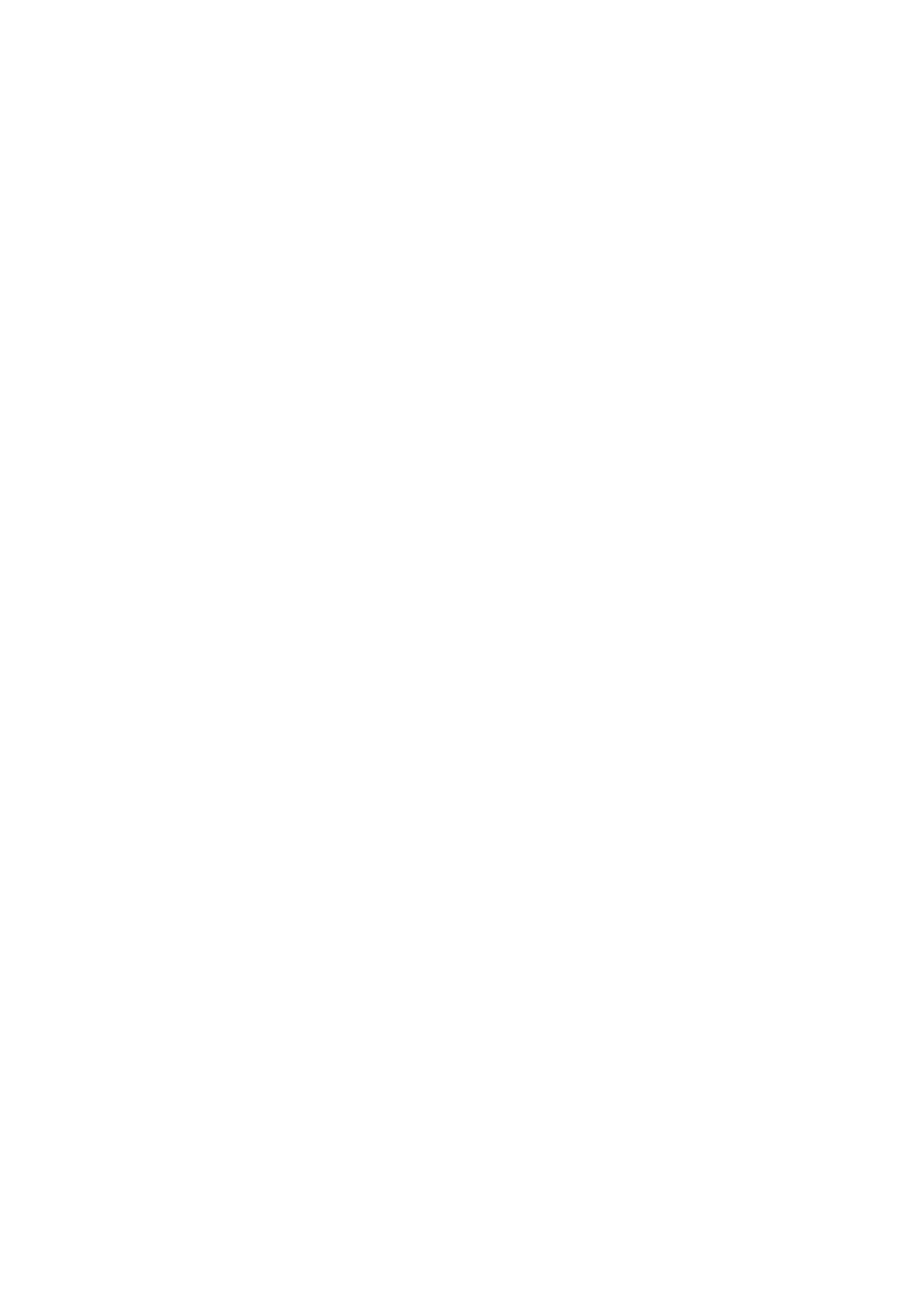

## **PJ Network Manager for Windows**

This is the manual for the PJ Network Manager software.

This software is Windows-compliant, but non-Mac-compliant.

Read this manual thoroughly to operate the PJ Network Manager software.

First, read the user's manual of the projector to understand the basic operation of the projector and the safety instructions.

The safety instructions in the manuals should be followed strictly.

## **User Manual**

## **SNMP Manager Software**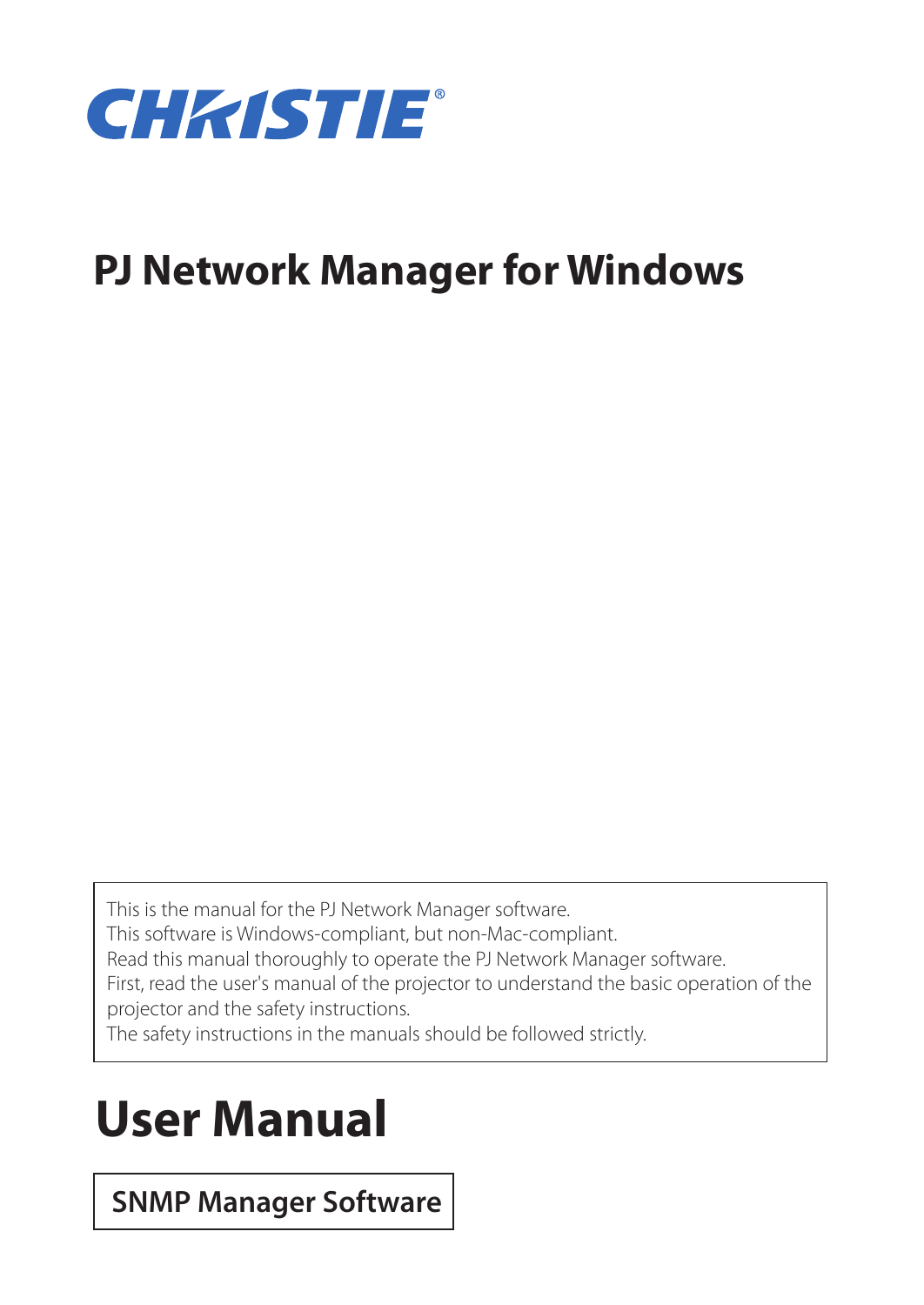## **CHRISTIE**

## **Contents**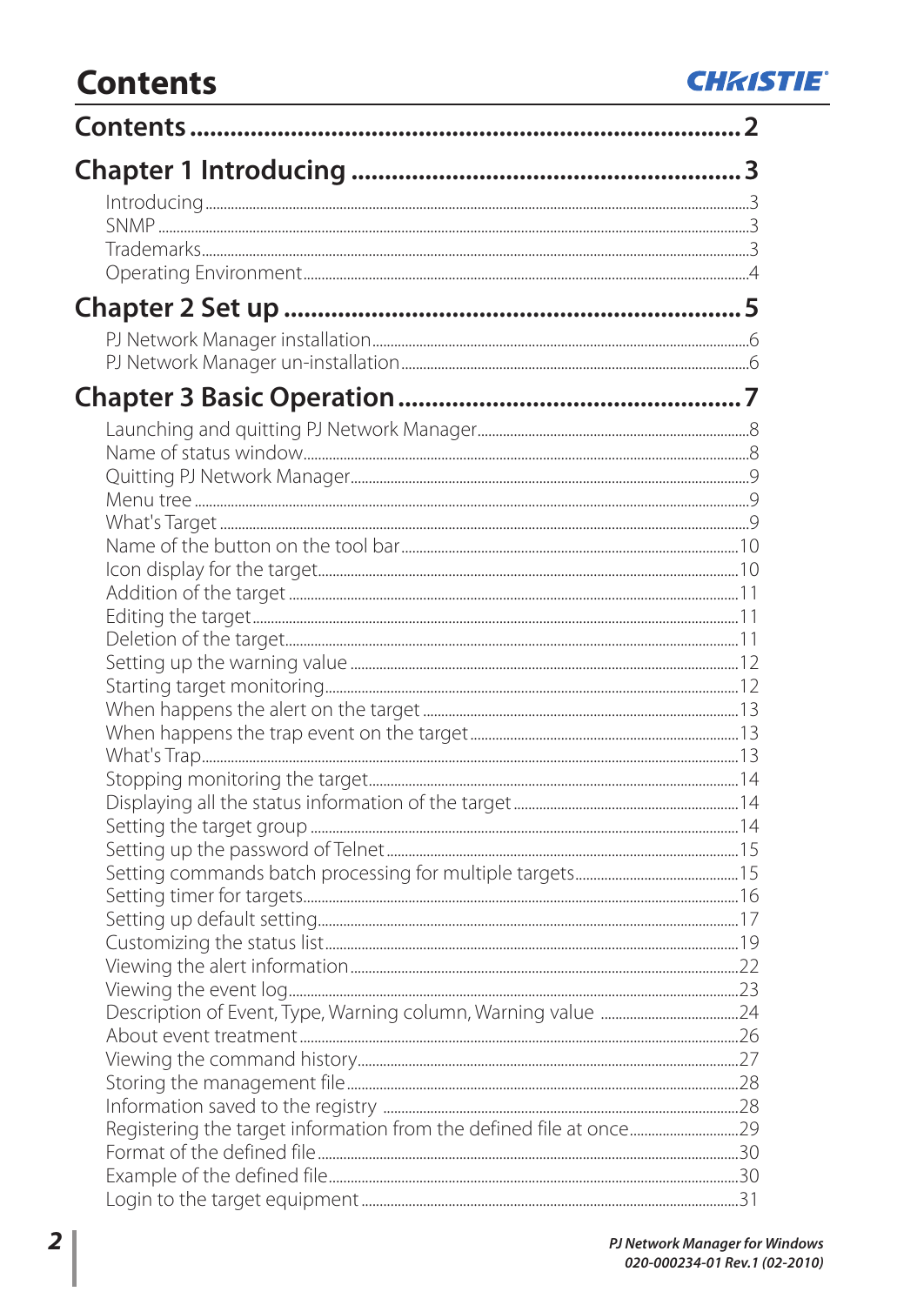

## **Introducing**

This PJ Network Manager is a SNMP manager software for the network equipment which supports the private MIB (Management Information Base).

By installing the PJ Network Manager to the computer, you can monitor the equipment simply such as the projector, the projection monitor and the flat display monitor connected to the network.

\* The PJ Network Manager can handle our products which has a SNMP agent function.

## **SNMP**

SNMP is an abbreviation for Simple Network Management Protocol.

On the TCP/IP network, it is the protocol to monitor and control the equipment connected to the network.

SNMP realizes the management function by reading and changing the management information called MIB with SNMP protocol between the manager (management equipment) and agent (controlled equipment) which are connected with TCP/IP network.



## **Trademarks**

Microsoft, Windows, Windows 2000, Windows XP, Windows Vista are registered trademarks of Microsoft Corporation. Macintosh is a registered trademark of Apple, Inc. in the USA and other countries. Other products or brand names in this manual are registered trademarks or trademarks of their respective owners.

\* Unauthorized use of a part or whole of the contents in this manual is prohibited.

\* The contents of this manual are subject to change without notice.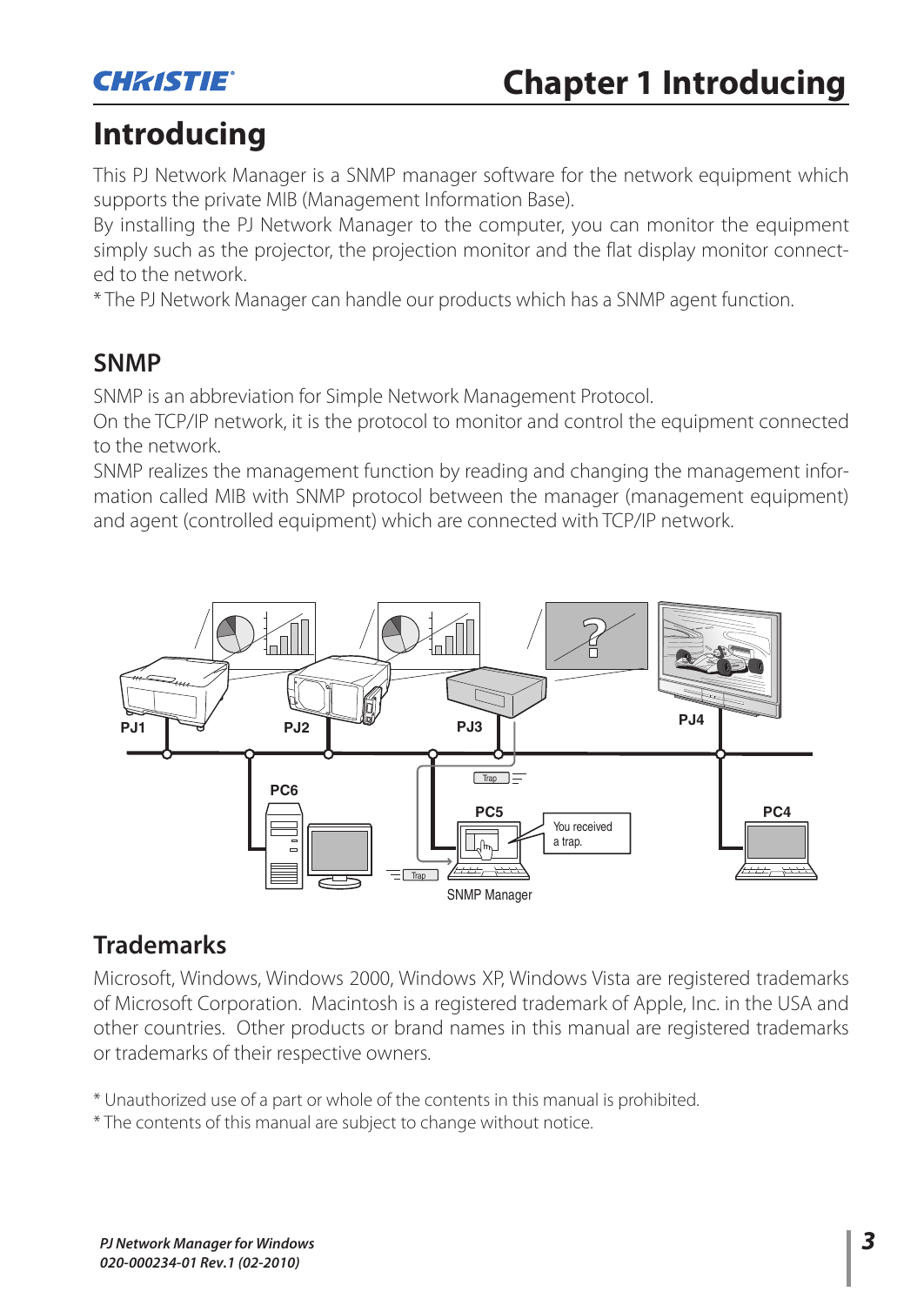

## **Operating Environment**

| <b>Item</b>          | <b>Minimum</b>                    | Recommended                                                                               |
|----------------------|-----------------------------------|-------------------------------------------------------------------------------------------|
| CPU                  | Pentium III 400MHz or higher      | Pentium 4 2.0GHz or higher for Windows XP<br>Pentium 4 3.0GHz or higher for Windows Vista |
| Memory               | 128MB or higher                   | 256MB or higher for Windows XP<br>1GB or higher for Windows Vista                         |
| <b>HDD</b>           | More than 20MB of free disk space |                                                                                           |
| Screen<br>resolution | SVGA (16 colors or more)          | XGA True color or more                                                                    |
| I AN                 | 10Mbps or more                    | 100Mbps or more                                                                           |
| OS.                  | Windows 2000<br>Windows XP        | Windows XP Professional<br>Windows Vista (32bit version)                                  |

## **Limited condition**

The number of agents monitored is up to 200.

## **Expression/Abbreviation**

The OS of the computer and the Web browser described in this manual is Windows XP Professional and Internet Explorer 6.0. In case of another OS or Web browser, some instruction procedures may differ from the actual operation depending on your computer environment.

## **Use of this manual**

This manual does not provide the description of basic operation and functions for computer, web browser, projector and network. For instructions about each piece of equipment or application software, please refer to the respective manual.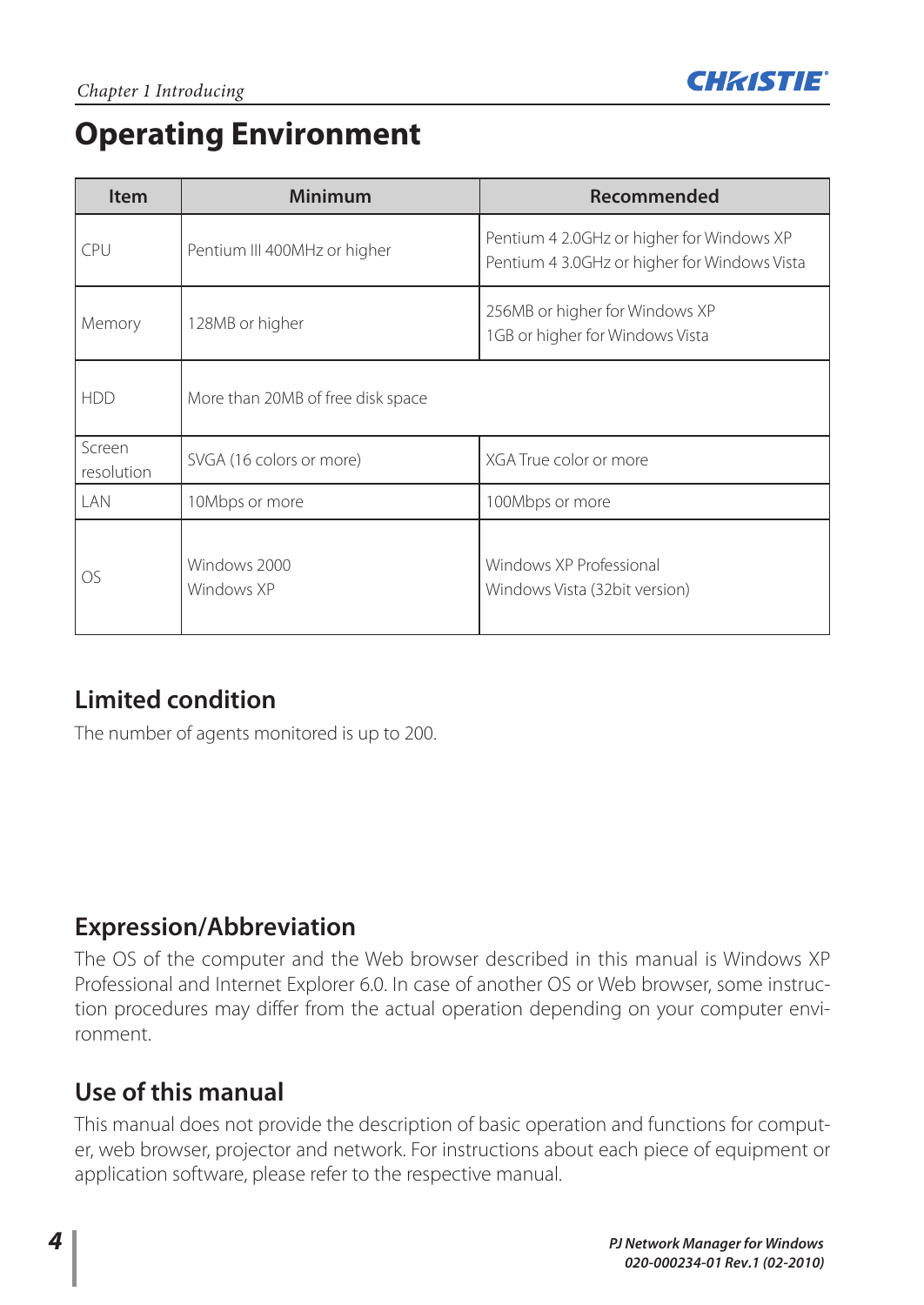

## **Chapter 2 Set up**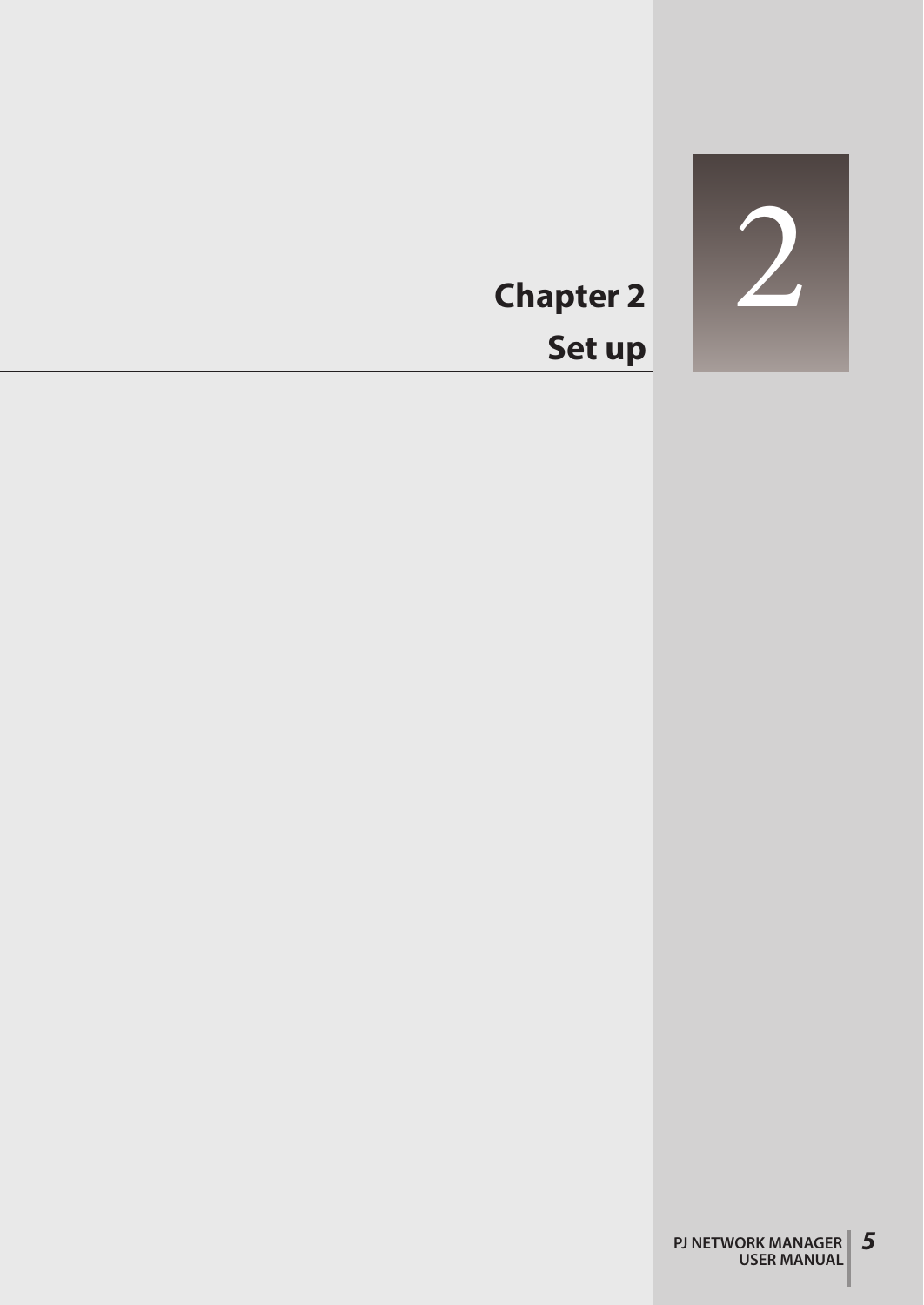

## **PJ Network Manager installation**

- *1* Set the supplied CD-ROM into the CD-ROM drive of your computer. Double click SetupTool. exe icon in the "PJ Network Manager" folder in the CD-ROM.
- *2* Select "[English [United States]" from the pulldown menu on the "Choose Setup Language" window and click **OK** button to start installing and then follow the installation wizards.

| <b>Choose Setup Language</b>                                      |
|-------------------------------------------------------------------|
| Select the language for this installation from the choices below. |
| <b>English (United States)</b>                                    |
| Cancel                                                            |

As the "Software License Agreement" will appear, read contents carefully and click Yes button if you agree with the license agreement to proceed with installing.

| $\blacktriangleright$ V1.00               |                    |        |             |      |                  |
|-------------------------------------------|--------------------|--------|-------------|------|------------------|
| File Edit View Favorites Tools Help       |                    |        |             |      |                  |
| G Back - 0 - 5 C Search & Folders 111     |                    |        |             |      |                  |
| Address D: \                              |                    |        |             |      | $\vee$ $\Box$ Go |
| $\otimes$<br><b>File and Folder Tasks</b> | Driver             | MbInfo | PJ Network! | Tool |                  |
| $\otimes$<br><b>Other Places</b>          |                    |        | Manager     |      |                  |
| $\otimes$<br><b>Details</b>               | F                  | ļ.     |             |      |                  |
|                                           | Readme JP Readme U |        |             |      |                  |
|                                           |                    |        |             |      |                  |
|                                           |                    |        |             |      |                  |
|                                           |                    |        |             |      |                  |
|                                           |                    |        |             |      |                  |
|                                           |                    |        |             |      |                  |
|                                           |                    |        |             |      |                  |
|                                           |                    |        |             |      |                  |



| Press the PAGE DOWN key to see the rest of the agreement.<br>Before using PJ Network Manager Software CD-ROM, thoroughly read the following<br>software license agreement to fully understand its contents.<br>Use this CD-ROM only when you agree to the terms of this agreement.<br>If you do not agree to the terms, do not use this CD-ROM. |   |  |  |
|-------------------------------------------------------------------------------------------------------------------------------------------------------------------------------------------------------------------------------------------------------------------------------------------------------------------------------------------------|---|--|--|
|                                                                                                                                                                                                                                                                                                                                                 |   |  |  |
|                                                                                                                                                                                                                                                                                                                                                 | E |  |  |
| Software License Agreement<br>This is a legal agreement between the customer (hereafter referred to as "user") and<br>Sanvo Electric. Co Ltd. (hereafter referred to as "our company"). Both parties accept the<br>following terms on the use of this software product (hereafter referred to as "software")<br>$\overline{\mathbf{v}}$         |   |  |  |
| Do you accept all the terms of the preceding License Agreement? If you choose No. the<br>setup will close. To install PJ Network Manager, you must accept this agreement.                                                                                                                                                                       |   |  |  |

| <b>InstallShield Wizard</b> |                                                                                                               |
|-----------------------------|---------------------------------------------------------------------------------------------------------------|
|                             | <b>InstallShield Wizard Complete</b><br>Setup has finished installing PJ Network Manager on your<br>computer. |
|                             | Cancel<br>< Back<br>Finisk                                                                                    |

**Note:**

**To install the software into the computer with Windows 2000, Windows XP or Windows Vista you should logon as administrator. Before installation, make sure that the other applications are closed, otherwise proper installation cannot be made.**

## **PJ Network Manager un-installation**

To remove the PJ Network Manager software from your computer, perform it with "Add & Remove Programs" on the control panel.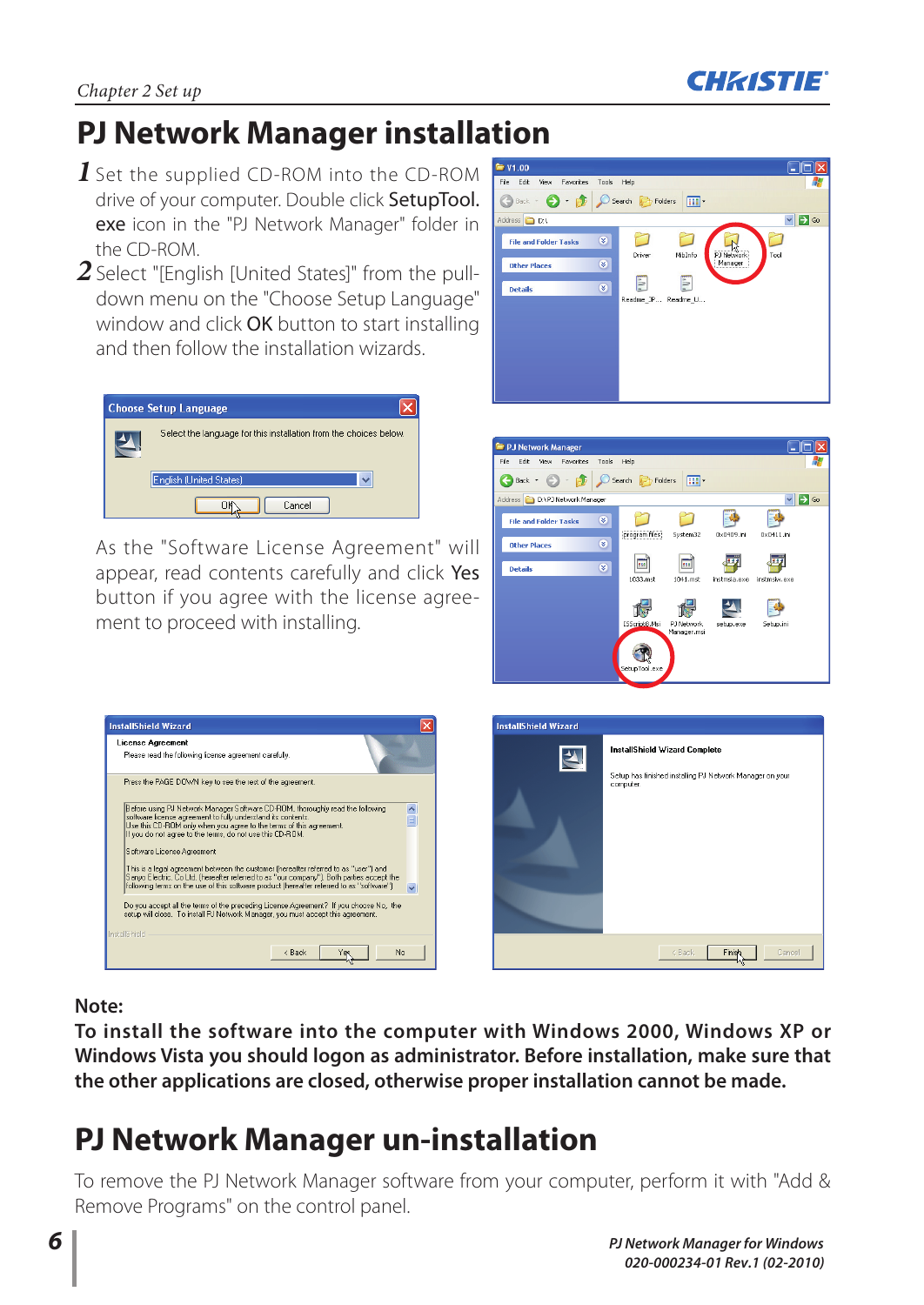

## **Chapter 3 Basic Operation**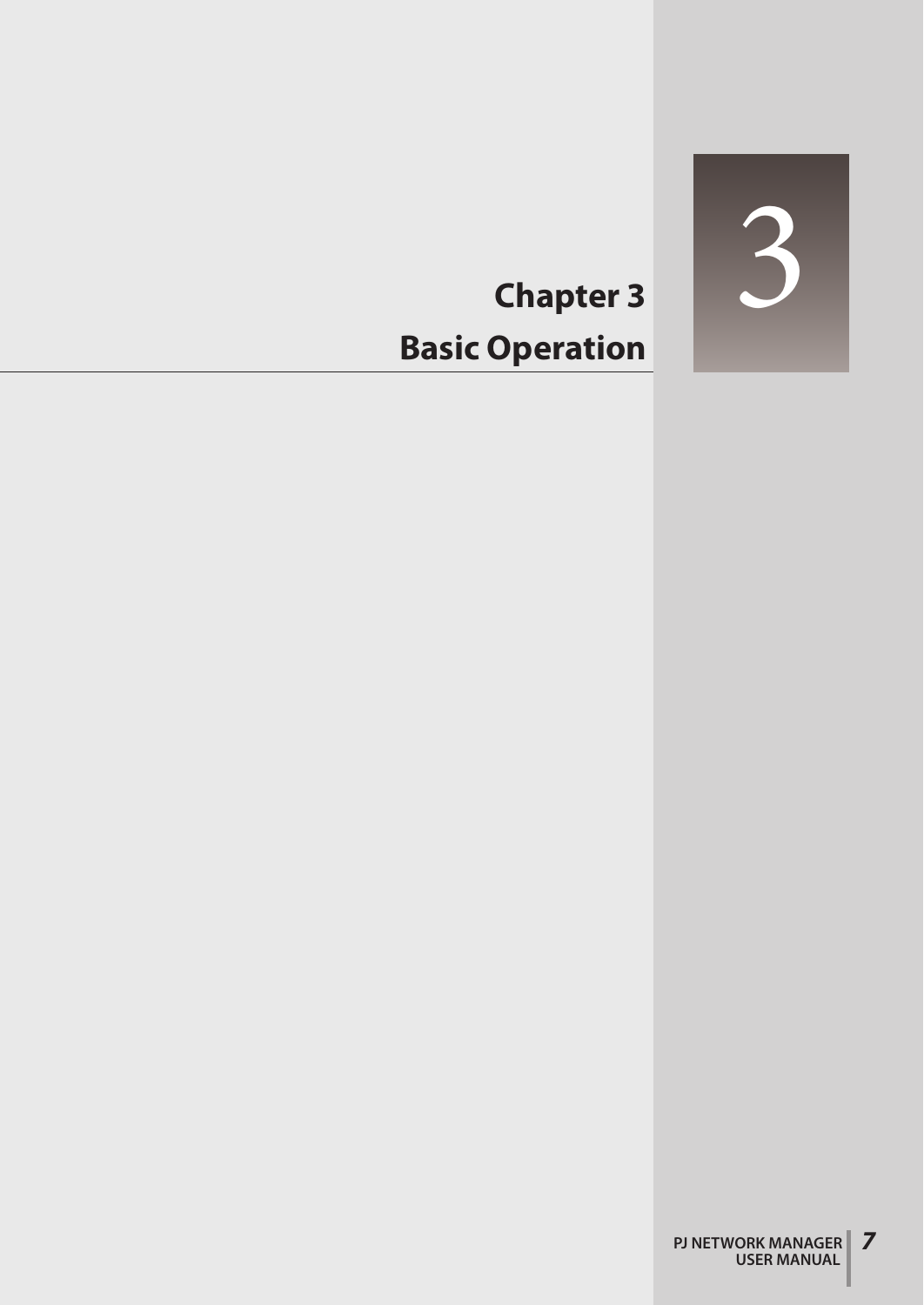

## **Launching and quitting PJ Network Manager**

To launch PJ Network Manager, take one of the following.

- Select "PJ Network Manager" from the menu "Start" "All programs".
- Double click a management file\*1 .

## **Name of status window**



 \* With double clicking the target name, the web browser is launching and displays login window of the target.( $exp.31$ )

| Items | <b>Description</b>                                                                                                                                                    |
|-------|-----------------------------------------------------------------------------------------------------------------------------------------------------------------------|
|       | Executes a command with menu selection                                                                                                                                |
|       |                                                                                                                                                                       |
|       |                                                                                                                                                                       |
|       | with cursor.                                                                                                                                                          |
|       | When some errors are detected, the target name, icon and error items are indicated<br>with red.                                                                       |
|       | Polling times indication  Indicates the times of polling during the monitoring.<br>Event indicationIndicates the event (ALERT, TRAP, SYSERR) when the event happened. |

\*1 The file in which the Monitor target information and event log information are stored. Refer to item "Storing the management file" (<sup>p</sup>p.28) for further details.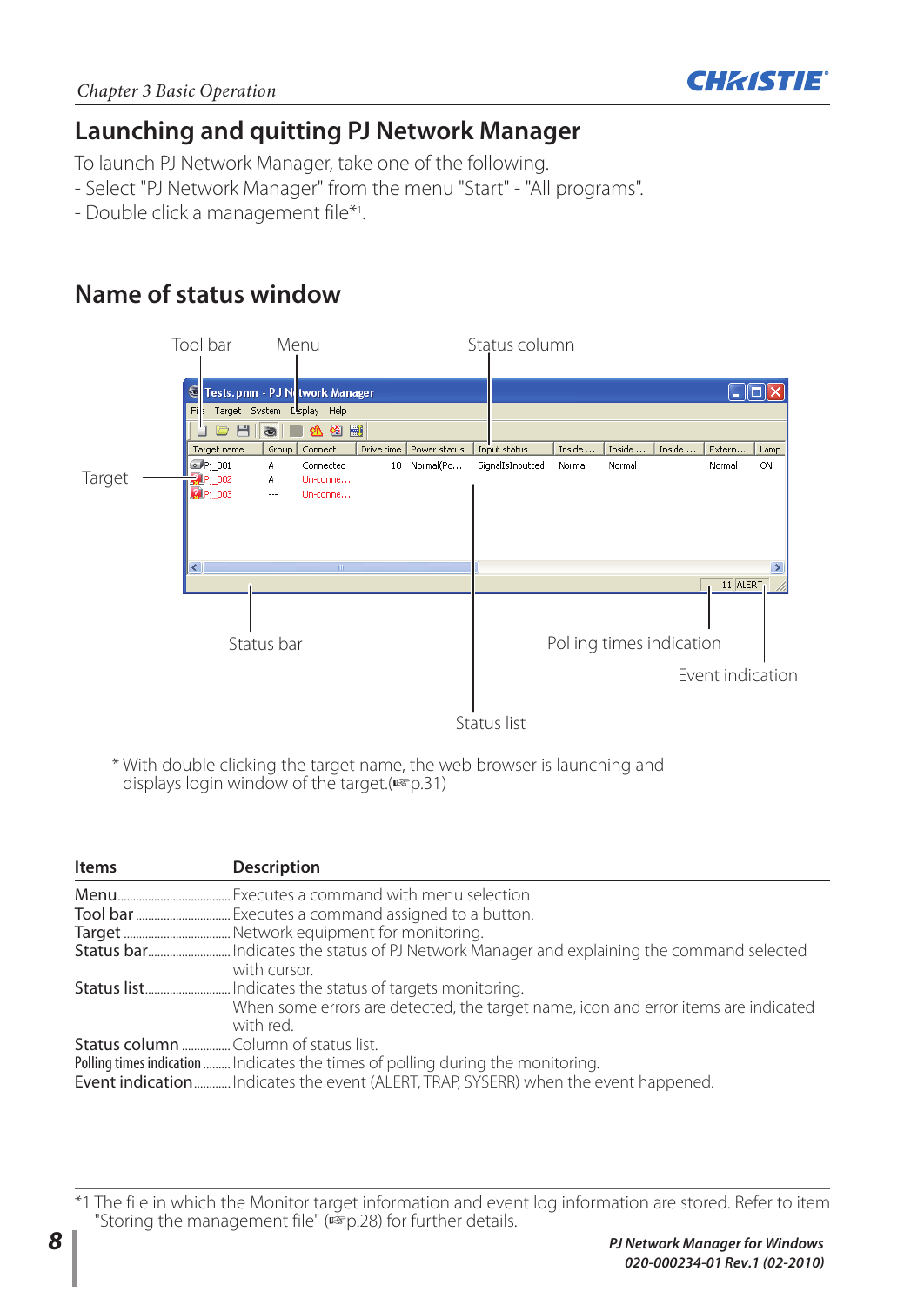

### **[Note]**

**\* The PJ Network Manager cannot open multiple status windows at the same time.**

## **Quitting PJ Network Manager**

To quit the PJ Network Manager, click the close box on top right of the status window, or select "Exit" from the "File" menu

## **Menu tree**

| Menu           | Sub menu                           | Operation                                                                      |
|----------------|------------------------------------|--------------------------------------------------------------------------------|
| File           | - New                              | Creates a new management file.                                                 |
|                |                                    | Opens an existing management file.                                             |
|                | — Open<br>— Save<br>— Save As      | Saves the active management file.                                              |
|                |                                    | Saves the active management file with a new file name.                         |
|                | Exit                               | Quits the application.                                                         |
|                | Target — Target monitoring         | Starts or stops target monitoring.                                             |
|                | - Target addition                  | Adds a new target. Target information window will appear.                      |
|                | — Target editing                   | Edits selected target information.                                             |
|                | - Target deletion                  | Deletes the selected target.                                                   |
|                | - Group setting                    | Groups the selected targets.                                                   |
|                |                                    | - Warning value setting Sets up the warning value of the selected target.      |
|                | - Telnet setting                   | Sets up the password of telnet.                                                |
|                | - Commands batch processing        | Sets commands batch processing for multiple selected targets.                  |
|                | - Timer setting                    | Sets up the timer for the selected target.                                     |
|                | System — Target batch registration | Imports target information defined with the external file.                     |
|                | - System default setting           | Sets up the default setting (monitoring information, e-mail informa-<br>tion). |
|                | - Column selection                 | Selects display items on the status list.                                      |
|                | - Font setting                     | Sets up display font type and size on the status list.                         |
| Display $\neg$ | — Update                           | Updates the information on the status list display.                            |
|                | Target display<br>Alert display    | Displays selected target information.                                          |
|                |                                    | Displays all of alert information on the status list.                          |
|                | Event log display                  | Displays all the event logs.                                                   |
|                |                                    | - Command history display Displays all of command history.                     |
|                | - Tool bar                         | Switches tool bar on or off.                                                   |
|                | Help - Version information         | Displays version of software.                                                  |

## **What's Target**

Target indicates the network equipment which provides an SNMP agent function .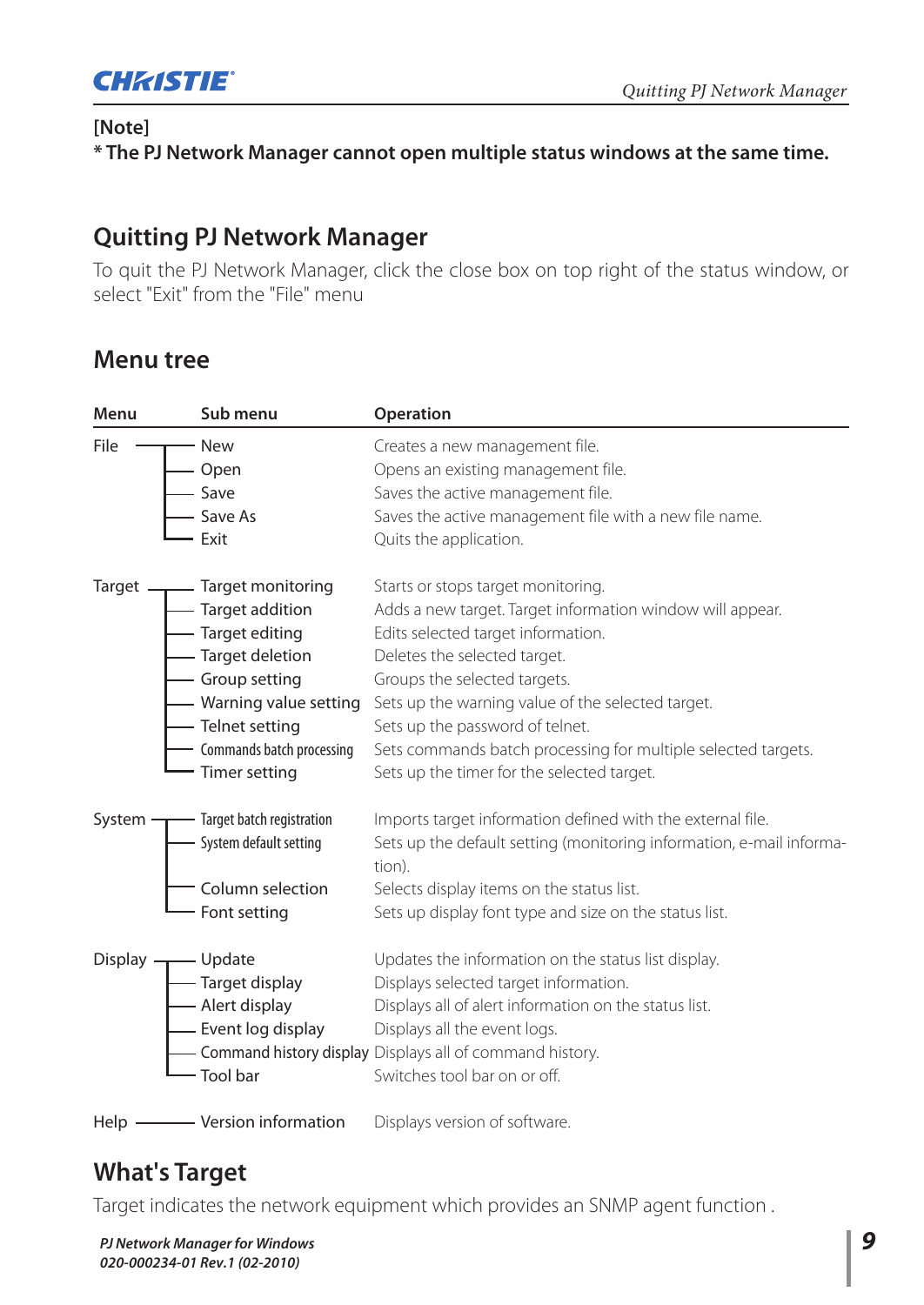

## **Name of the button on the tool bar**

The following commands are assigned to the buttons on the tool bar.



| <b>Button</b> | Operation                                                     |
|---------------|---------------------------------------------------------------|
|               |                                                               |
|               |                                                               |
|               |                                                               |
|               | Target monitoring Starts or stops target monitoring.          |
|               |                                                               |
|               |                                                               |
|               |                                                               |
|               | Command history display  Displays all of the command history. |

To switch the tool bar display on or off, select "Tool bar" from "Display" menu.

## **Icon display for the target**

Displays icon according to the target condition.

| Icon               |                      | <b>Condition</b>                                                                                          |
|--------------------|----------------------|-----------------------------------------------------------------------------------------------------------|
| Flat display type  | Projector type       |                                                                                                           |
| ■Proj_05           | toj 05               | Normal                                                                                                    |
| $\sqrt{N}$ Proj_01 | <b>R</b> Proj_05     | Abnormal condition (One of the abnormalities, Alert, Trap or System<br>error is happening on the target.) |
| $\sqrt{2}$ Proj_01 | $P_{\text{roj}}$ 100 | Connection error (Target has been disconnected from the network)                                          |
| Proj_100           |                      | Acquisition error (Target has been disconnected from the network, or<br>does not provide SNMP function.)  |
|                    | Proj_100             | Unknown (Target monitoring is not operating)                                                              |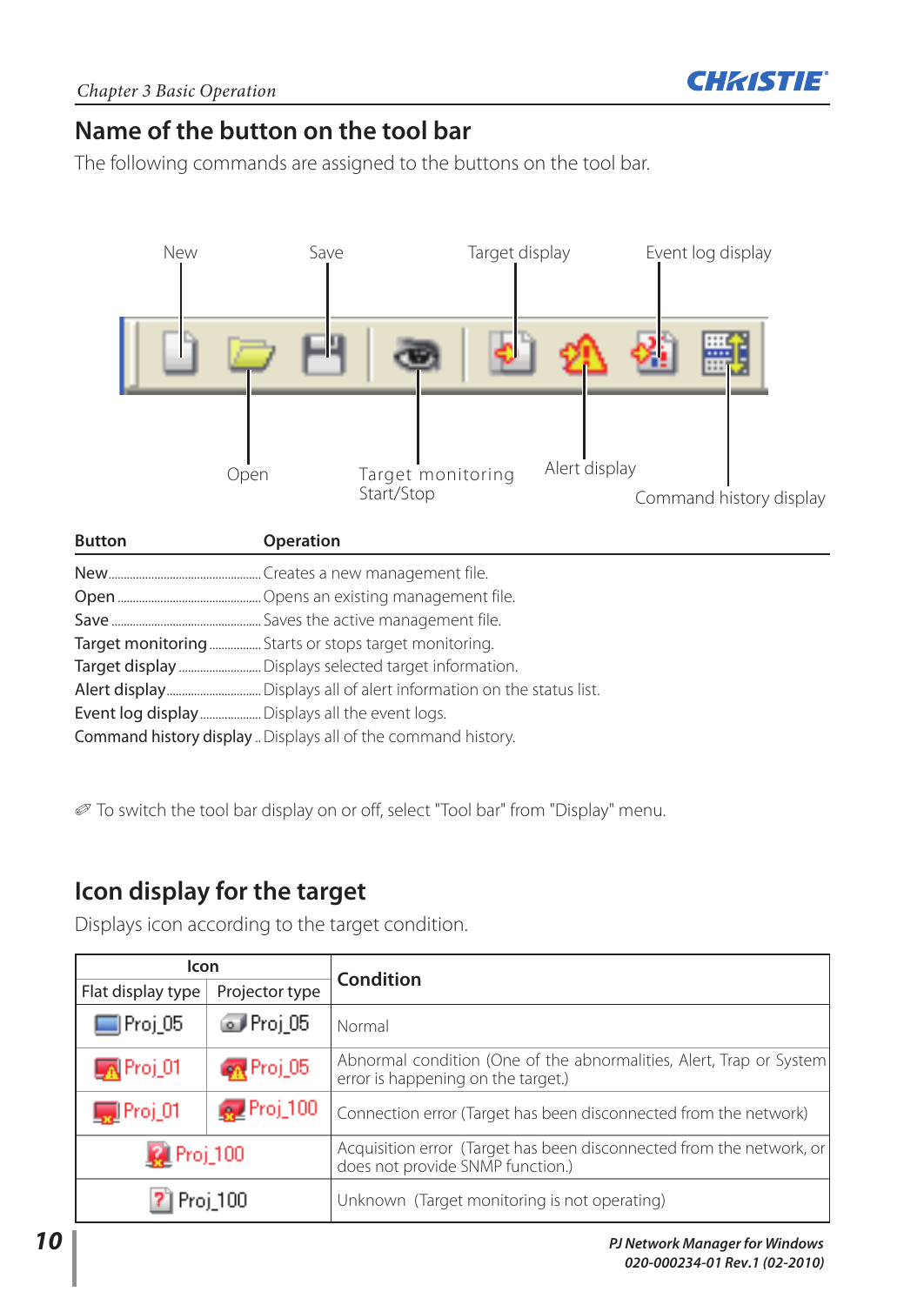## **Addition of the target**

*1* Select Target Addition from Target menu. The target information registering window appears.

| <b>Items</b> | <b>Description</b>                                                                                   |
|--------------|------------------------------------------------------------------------------------------------------|
| Name         | Enter a management name of the target                                                                |
|              | equipment.<br>IP address  Enter IP address of the target equipment.                                  |
|              | Community  Enter a community name in the network.                                                    |
|              | Default name is "public".<br>System information Displays information set on the network<br>equipment |

- *2* Enter target setup information and click Update button. The information set on the target equipment are displayed on the system information items.
- **Target information** त्र Target setup information  $Pro\_01$ Marco. 172 21 96 113 IP address public Community Sustem information Item  $\frac{\text{Value}}{10.29}$ Product info System name<br>Contact  $Proj_0$ Control Room Location 101 Theater A  $\rightarrow$  $\overline{\mathbf{K}}$ Update  $\Omega$ K Cancel
- When the target equipment is not operating, or it is not the monitoring equipment, the error dialog "Cannot obtain information" will appear.
- **3** Click OK to close the window. Repeat the above steps to register for other equipment which is to be managed.

## **Editing the target**

- **1** Select a target name to edit on the status list with right click.
- 2 Select Target editing on the popup menu. The target information window will appear and edit the contents, then click OK button.
- The system information cannot be edited.
- Target editing can be executed by selecting Target editing from Target menu.

## **Deletion of the target**

- *1* Select a target name to delete on the status list with right click.
- *2* Select Target deletion on the popup menu. The confirmation dialog will appear and click Yes button to execute deleting.
- Target deletion can be executed by selecting Target deletion from Target menu.

It cannot perform the target addition, editing and deletion during the target monitoring.

Up to 200 targets can be registered.

Up to 255 characters can be used for target name and community.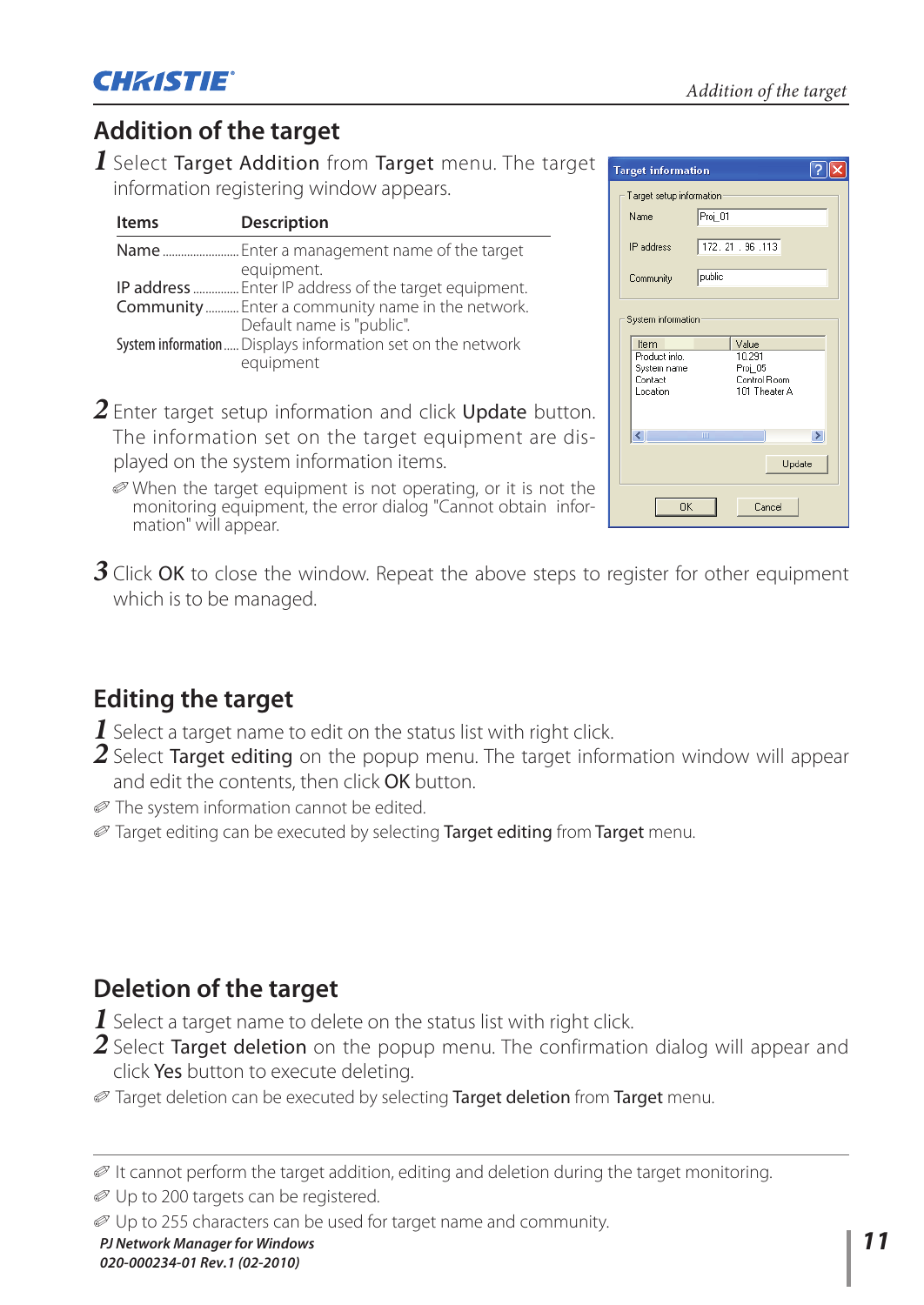## **Setting up the warning value**

PJ Network Manager provides a function to display the alert when the use time of the setting item reaches a specified setting time. The available setting items (use time) are depending on the target equipment.

- 1 Select a target on the status list with right click. When setting multiple targets together, select targets with pressing "Shift" or "Control" key.
- 2 Select **Warning value setting** on the popup menu. The setting window will appear as the right figure.
- **3** Check **Warning time** check box. The setting items are activated. Select a setting item and click **Edit** button. Another setting window appears.
- **4** Enter the threshold value of selected item and then click OK button. The setting window will disappear.
- *5* Set up warning value for remaining items if available and then click OK button. The setting window will disappear.
	- $\mathcal O$  To disable the warning value, clear **Warning time** check box.
- When selecting multiple targets, the value set to the lowest target on the status list is displayed as the current setting time. Up to 99,999 hours can be set for the use time. The warning value is stored in the management file.

## **Starting target monitoring**

- $\bf{l}$  Click  $\bf{e}$  button on the tool bar to start monitoring the target.
- 2 PJ Network Manager starts polling the target in a sequential from the top of the status list and displays the results on the status list.

| <b>Warning value setting</b>                                                                    |                      |
|-------------------------------------------------------------------------------------------------|----------------------|
| $\nabla$ Warning time<br>Item<br>Lamp use time<br>Filter use time<br>Option Box filter use time | Value<br>٥<br>٥<br>0 |
|                                                                                                 |                      |
|                                                                                                 | Edit                 |
| OK                                                                                              | Cancel               |

(Example of the set up window)

| <b>Warning time setting</b> |        |      |
|-----------------------------|--------|------|
| 500<br>Warning time         |        | Hour |
| OK                          | Cancel |      |

| Tests.pnm - PJ Network Manager |        |                 |            |              |                  |        |        |        |        |     |
|--------------------------------|--------|-----------------|------------|--------------|------------------|--------|--------|--------|--------|-----|
| File<br>Target                 | System | Display Help    |            |              |                  |        |        |        |        |     |
| 囸<br>$\overline{r}$            |        | 公園園             |            |              |                  |        |        |        |        |     |
| Target name                    |        | Group   Connect | Drive time | Power status | Input status     | Inside | Inside | Inside | Extern | Lan |
| $\sim P1001$                   | А      | Connected       | 18         | Normal(Po    | SignalIsInputted | Normal | Normal |        | Normal | ON  |
| $\frac{1}{2}P_1_002$           | А      | Un-conne        |            |              |                  |        |        |        |        |     |
|                                | $---$  | Un-conne        |            |              |                  |        |        |        |        |     |

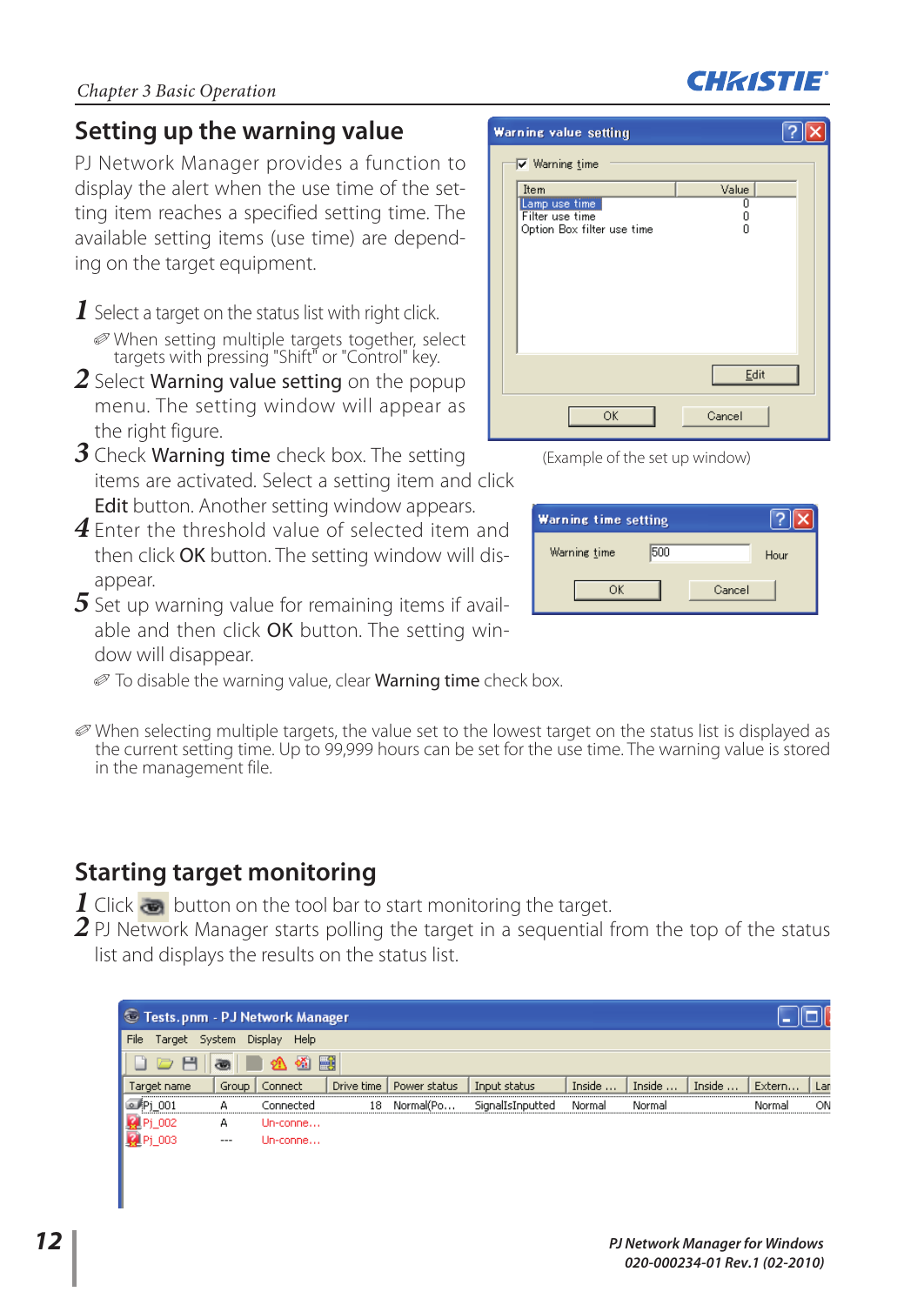

## **When happens the alert on the target**

If the abnormality or connection error happens on the target, PJ Network Manager indicates target name, icon and status column item with red color to let you know the abnormality.

- When PJ Network Manager cannot acquire the MIB information of the target equipment, it indicates as Connection Error.
- The interval of target monitoring is according to the setting of Monitoring interval on System default setting from System menu. ([870,17]

| Tests.pnm - PJ Network Manager |         |                 |            |              |                  |        |        |
|--------------------------------|---------|-----------------|------------|--------------|------------------|--------|--------|
| File<br>Target                 | System  | Display<br>Help |            |              |                  |        |        |
| $\Box$                         | ভ       | 磻               | 殿          |              |                  |        |        |
| Target name                    | Group   | Connect         | Drive time | Power status | Input status     | Inside | Inside |
| $\bullet$ Pi 001               | А       | Connected       | 18         | Normal(Po    | SignalIsInputted | Normal | Normal |
| Pi 002                         | А       | Un-conne        |            |              |                  |        |        |
| <b>Pi 003</b>                  | $- - -$ | Un-conne        |            |              |                  |        |        |
|                                |         |                 |            |              |                  |        |        |
|                                |         |                 |            |              |                  |        |        |
|                                |         |                 |            |              |                  |        |        |
|                                |         |                 |            |              |                  |        |        |

## **When happens the trap event on the target**

During the target monitoring, if the predefined event (trap) happens on the target equipment, the target sends the trap information to PJ Network Manager. This trap information is displayed on the status list immediately.

The notification of the trap information is set up in the SNMP setting items of the target equipment. Projector has items such as "When PJ lamp is off", "When the life span of lamp is reached", "When internal PJ power circuit is failed" etc. For further trap information, refer to SNMP trap information in the separated network owner's manual.

| <sup>©</sup> Tests.pnm - PJ Network Manager |        |                 |    |                           |                  |        |        |
|---------------------------------------------|--------|-----------------|----|---------------------------|------------------|--------|--------|
| File<br>Target                              | System | Display<br>Help |    |                           |                  |        |        |
| $\Box$                                      | ভে     | 磻               | 殿  |                           |                  |        |        |
| Target name                                 | Group  | Connect         |    | Drive time   Power status | Input status     | Inside | Inside |
| $\circ$ Pi 001                              | А      | Connected       | 18 | Normal(Po                 | SignalIsInputted | Normal | Normal |
| ∎Pi 002                                     | А      | Un-conne        |    |                           |                  |        |        |
| <b>KA Pj 003</b>                            | $---$  | Lin-conne       |    |                           |                  |        |        |
|                                             |        |                 |    |                           |                  |        |        |
|                                             |        |                 |    |                           |                  |        |        |
|                                             |        |                 |    |                           |                  |        |        |

## **What's Trap**

Trap is the event predefined by the SNMP agent. If the predefined event ( "When PJ lamp is off", "When internal PJ power circuit is failed" etc. ) happens, target sends trap information to the SNMP manager.

*PJ Network Manager for Windows 13* 020-000234-01 Rev.1 (02-2010)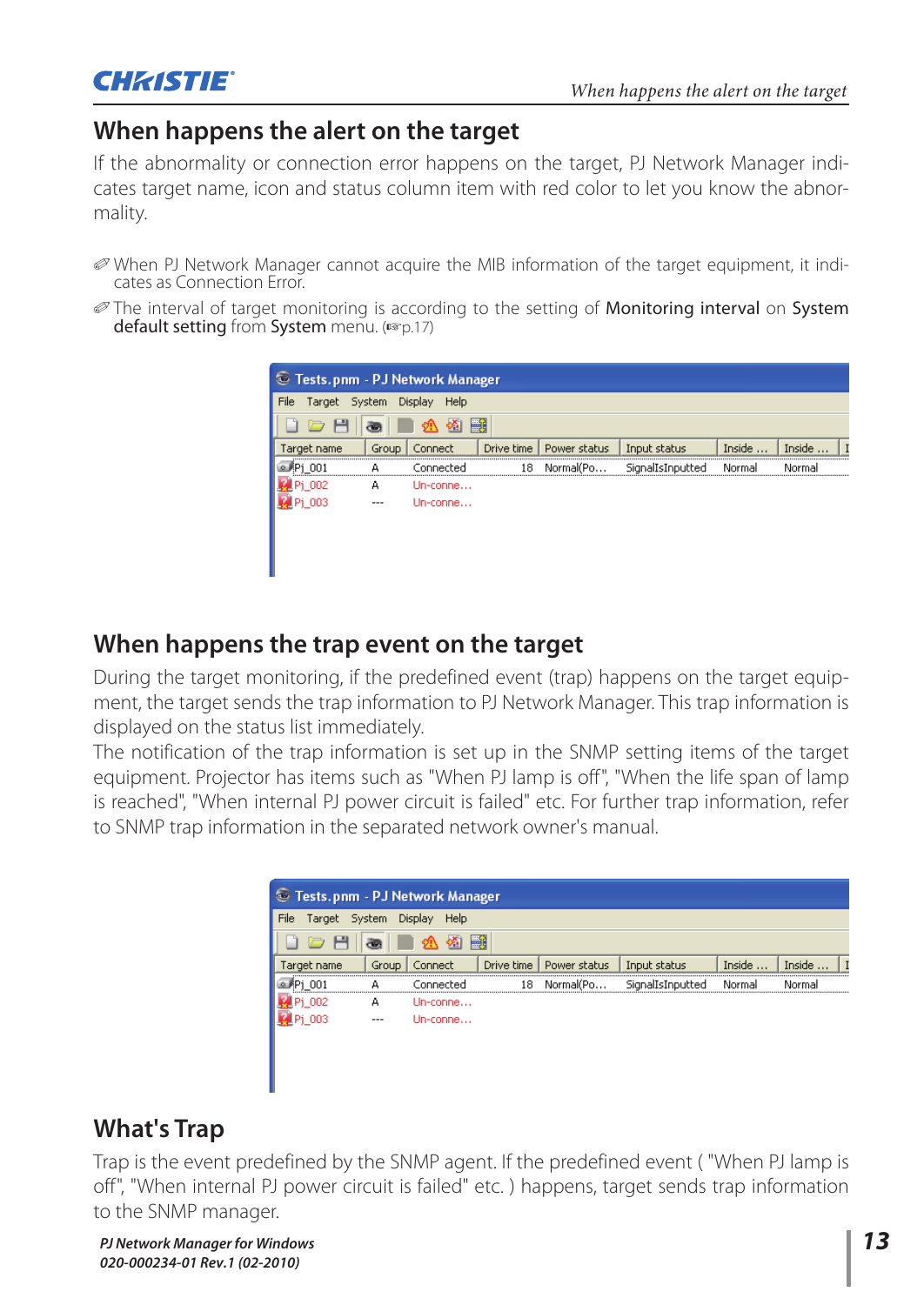

## **Stopping monitoring the target**

To stop monitoring the target, click  $\bullet$  button again on the tool bar.

## **Displaying all the status information of the target**

Select a target and click  $\overline{\bullet}$  button on the tool bar. The following status window appears and displays all the available status information of the target.

| <b>S</b> Target    |                     |       |
|--------------------|---------------------|-------|
| Item               | Value               |       |
| Target name        | Proj 01             |       |
| IP address         | 172.21.96.113       |       |
| Community          | public              |       |
| Information date   | 2004/10/28 10:46:27 |       |
| Product info.      | 10.291              | Ξ     |
| System name        | Proj 05             |       |
| Contact            | Control Room        |       |
| Location           | 101 Theater A       |       |
| Connect            | Connected           |       |
| Drive time         | 214                 |       |
| Power status       | Normal(PowerOn)     |       |
| Input signal       | Input 5             |       |
| Input select       | <b>NETWORK</b>      |       |
| Input status       | SignalIsInterrupted |       |
| Network status     | OffI ine            |       |
| Volume             |                     |       |
| Treble             |                     |       |
| Bass               |                     |       |
| Mute               |                     |       |
| Power management   | OFF                 |       |
| Monitor out        | ON                  |       |
| Shutter            | OFF                 |       |
| Shutter management | ShutDown            |       |
| ∢                  | m                   | ⋟     |
|                    |                     |       |
|                    |                     | Close |
|                    |                     |       |

- The target name and item which have an abnormality or connection error happening are indicated with red.
- When PJ Network Manager cannot acquire the value of column information, "---<sup>"</sup> is displayed.

The above procedure can perform by selecting Target display from Display menu.

## **Setting the target group**

The target group can be set up by the procedure below. When you set a command in the same group, you set it.

- *1* Select targets which you want to set from the status list. Select **Group setting** from Target menu, the dialog box will appear as the below figure.
- *2* Select a group, and then click OK button.

| <b>Group setting</b> |        |
|----------------------|--------|
| Group                | .      |
| <b>OK</b>            | Cancel |

 $\mathcal{D}$  "---" will not set the group.

 The projectors setting different network passwords cannot be set to the same group. It is necessary for the projectors in the same group to set to the same password.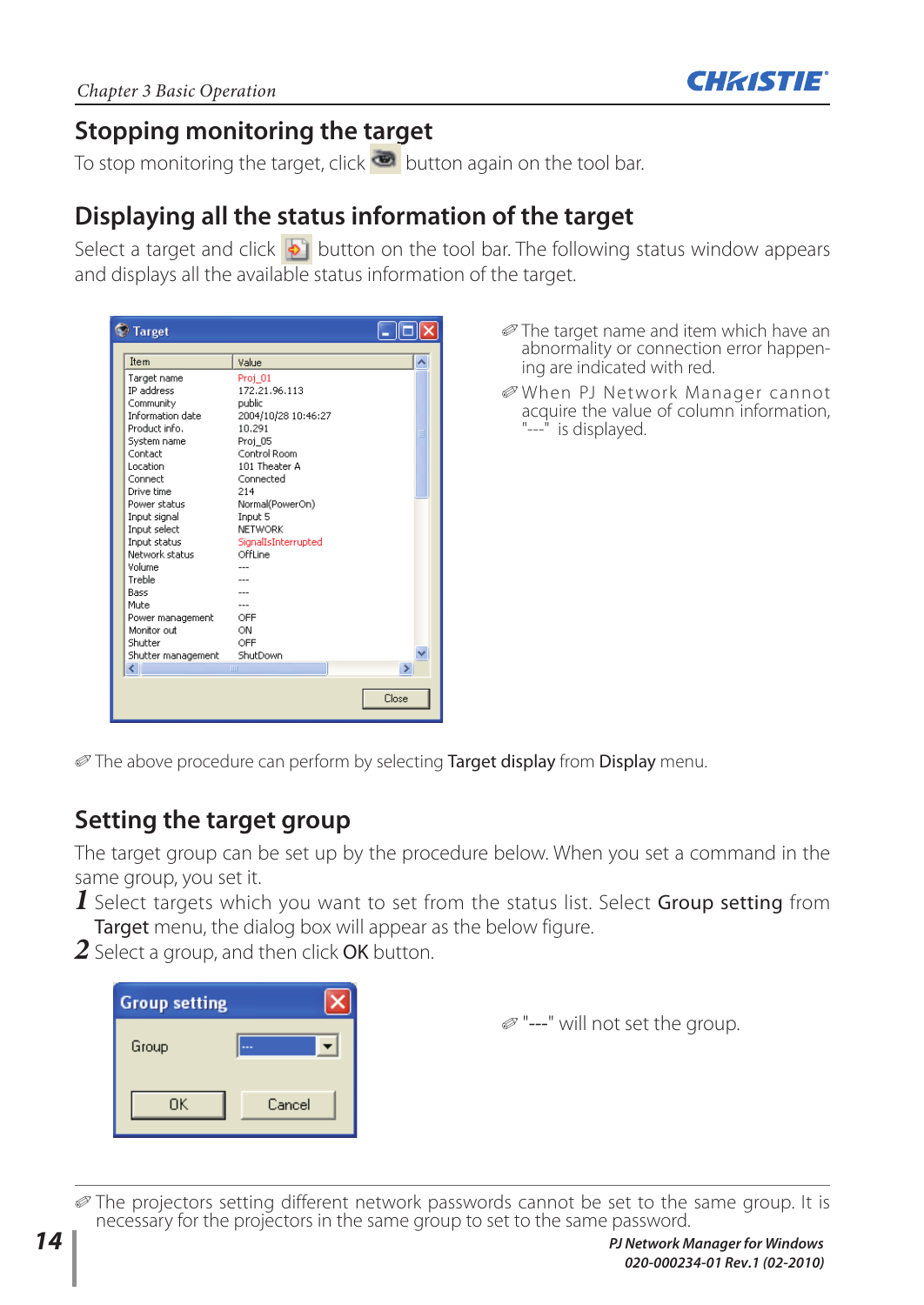

## **Setting up the password of Telnet**

The password of telnet can be set up by the procedure below. It is necessary to make a password, same as the network password.

- *1* Select a target which you want to set up the password of telnet from the status list. You can select multiple targets.
- *2* Select Telnet setting from Target menu, Telnet setting dialog box will appear as the below figure. Set a password and click OK button. When multiple targets are selected, all the selected targets are set as the same password.



## **Setting commands batch processing for multiple targets**

The commands batch processing for multiple targets can be set up by the procedure below.

- **I** Select a target belonging to the batch processing group which you want to set, and select Commands batch processing from Target menu. Commands batch processing dialog box will appear as the below figure.
- *2* Select a command which you want to set, click Edit button. Parameter editing dialog box will appear. Select a parameter, and then click OK button. The check box of

| <b>Commands batch processing dialog box will be checked.</b>                                            |  |
|---------------------------------------------------------------------------------------------------------|--|
| $\mathcal J$ Click <b>OK</b> button. The commands are carried out to all the targets of the same group. |  |

| Command name                       | Parameter             |  |
|------------------------------------|-----------------------|--|
| Power control                      | 0N                    |  |
| □ Input1(Computer1)                | RGB(PC analog Analog) |  |
| Input2(Computer2)                  | RGB(PC analog Analog) |  |
| Input3(Video)                      | Auto                  |  |
| Input4(S-video)                    | S-video               |  |
| Input5(Network)                    | Network               |  |
| Screen                             | Nomal                 |  |
| Background(Blue back)              | Blue                  |  |
| Display                            | ΠN                    |  |
| Shutter[No show]                   | ON(Shutter on)        |  |
| Lamp control                       | Auto[Auto1]           |  |
| Fan speed control(Fan control)     | Normal                |  |
| $\left\langle \right\rangle$<br>ШI |                       |  |
|                                    | Edit                  |  |

| <b>Parameter editing</b> |               |  |
|--------------------------|---------------|--|
| Command name             | Power control |  |
| Parameter                | ON            |  |
| <b>DK</b>                | Cancel        |  |

The commands also work for the target which is not set to a group.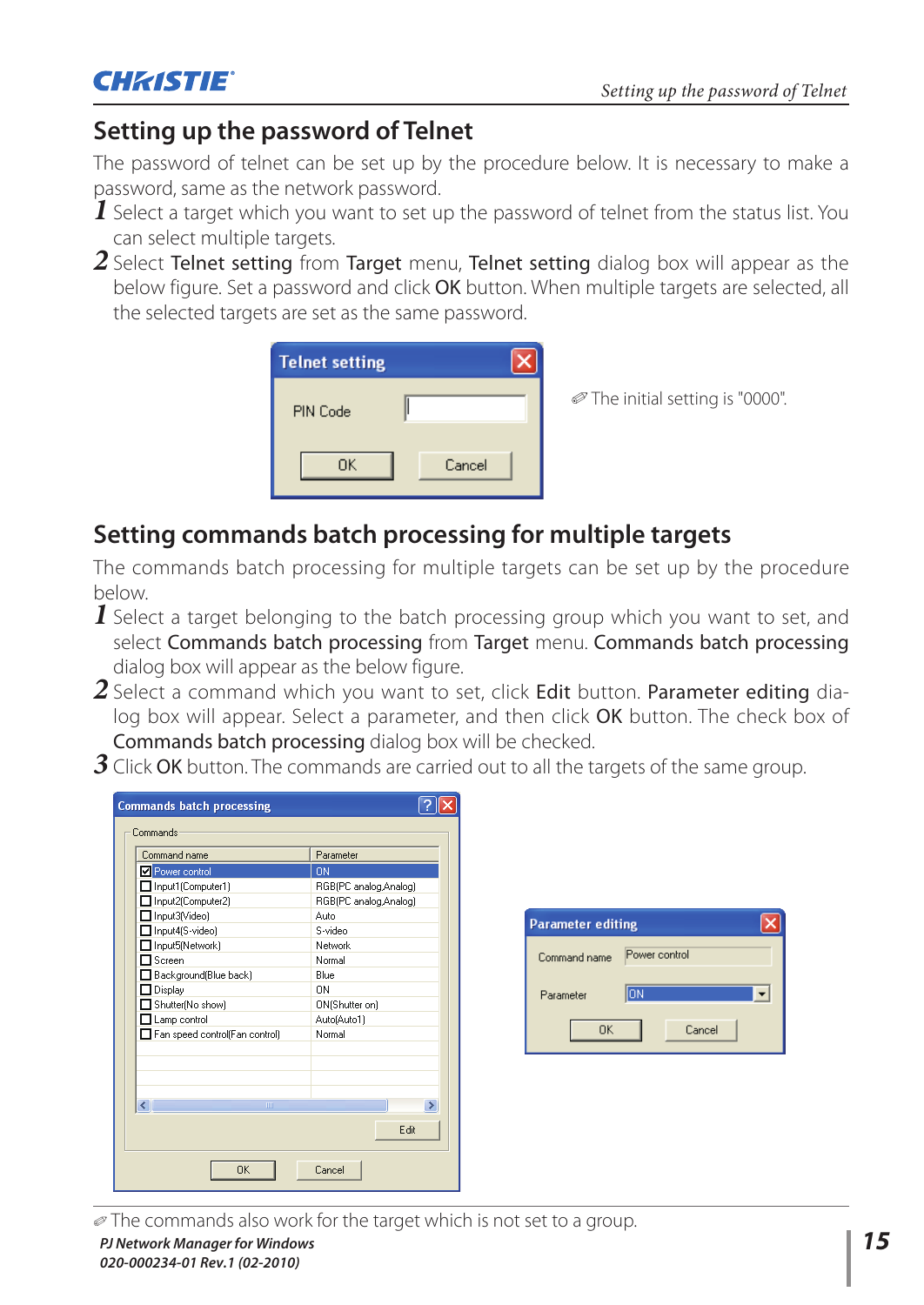

#### **Commands batch processing : Available Command Items Description**

| Power ON/OFF Sets up the Power ON or Power OFF. |
|-------------------------------------------------|
|                                                 |
|                                                 |
|                                                 |
| detected.                                       |
|                                                 |
|                                                 |
|                                                 |
|                                                 |

## **Setting timer for targets**

The timer information for targets can be set up by the procedure below.

- *1* Choose a target which you want to set the timer.
- 2 Select Timer setting from Target menu. Timer selection dialog box will appear as the below figure. Check in a check box of an event to carry out.
- 3 When you want to add events, click Add button. Input timer informations in Timer setting dialog box, and click OK button.
- 4 Click OK button of Timer selection dialog box, timers are set to the selected target. When selecting multiple targets, timers are set to all the selected targets.

| <b>Timer selection</b> |                                           |        |  |  |  |
|------------------------|-------------------------------------------|--------|--|--|--|
| Timer                  |                                           |        |  |  |  |
| Execution d            | Execution time                            | Action |  |  |  |
| $\square$ MON-FRI      | 10:00:00                                  | 0N     |  |  |  |
|                        |                                           |        |  |  |  |
|                        |                                           |        |  |  |  |
|                        |                                           |        |  |  |  |
|                        |                                           |        |  |  |  |
|                        |                                           |        |  |  |  |
|                        |                                           |        |  |  |  |
|                        |                                           |        |  |  |  |
|                        |                                           |        |  |  |  |
|                        | $\begin{array}{c} \text{III} \end{array}$ |        |  |  |  |
| Add                    | Edit                                      | Delete |  |  |  |
| <b>OK</b><br>Cancel    |                                           |        |  |  |  |



## **Timer**

**Description** 

Execution date ......................... Sets up the Timer execution date. (everyday or a day) Execution time .......................... Sets up the Timer execution time. (hh:mm:ss) ..Sets up the events.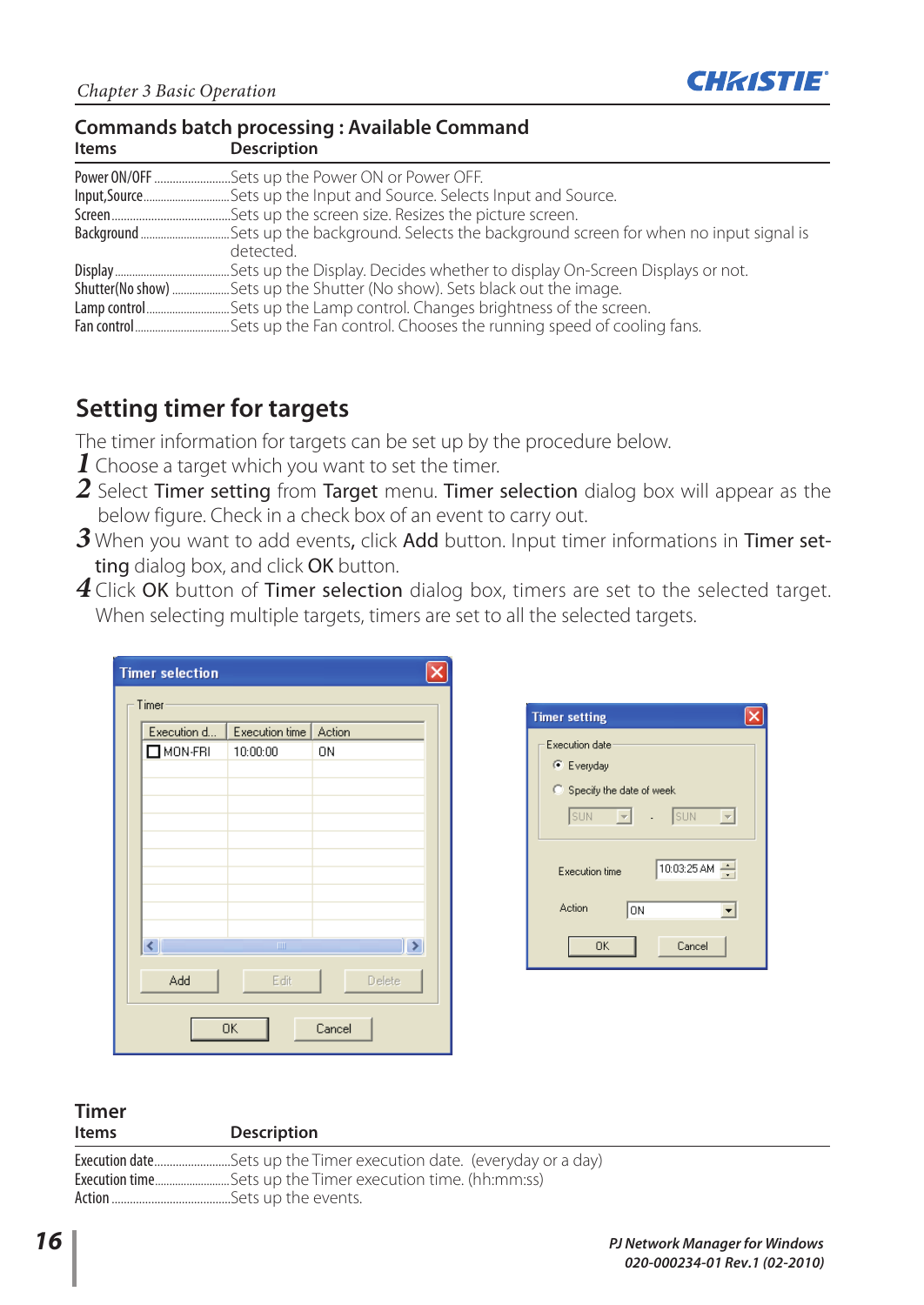

## **Setting up default setting**

The monitoring information and e-mail information can be set up by the procedure below. 1 Select System default setting from System menu. The setting window will appear. 2 Switch by clicking Monitoring information or E-mail information tab for each setting.

## *Monitoring information*

| <b>System default setting</b>               |                  |        |
|---------------------------------------------|------------------|--------|
| Monitoring information   E-mail information |                  |        |
| Monitoring interval<br>Temperature unit     | 11<br>Fahrenheit | Minute |
| Event reception process                     |                  |        |
| Sound warning alarm                         |                  |        |
| $\Box$ Send e-mail                          |                  |        |
| Display warning dialogue                    |                  |        |
|                                             |                  |        |
|                                             |                  |        |
|                                             |                  |        |
|                                             |                  |        |
|                                             | 0K               | Cancel |

## **Monitoring information**

| Items | Description                                                                                                                                                                                                                                                                                                                                                   |
|-------|---------------------------------------------------------------------------------------------------------------------------------------------------------------------------------------------------------------------------------------------------------------------------------------------------------------------------------------------------------------|
|       | Monitoring interval Sets up the interval of the polling in minute unit. (1 to 99 minutes can be set)<br>Event reception processSets up the treatment when the event (ALERT, TRAP, SYSERR) happens on the target.<br>For further information, refer to the item "About event treatment" ( $\approx$ p.26).<br>$\Box$ Sound warning alarm<br>$\Box$ Send e-mail |
|       | $\Box$ Display warning dialog                                                                                                                                                                                                                                                                                                                                 |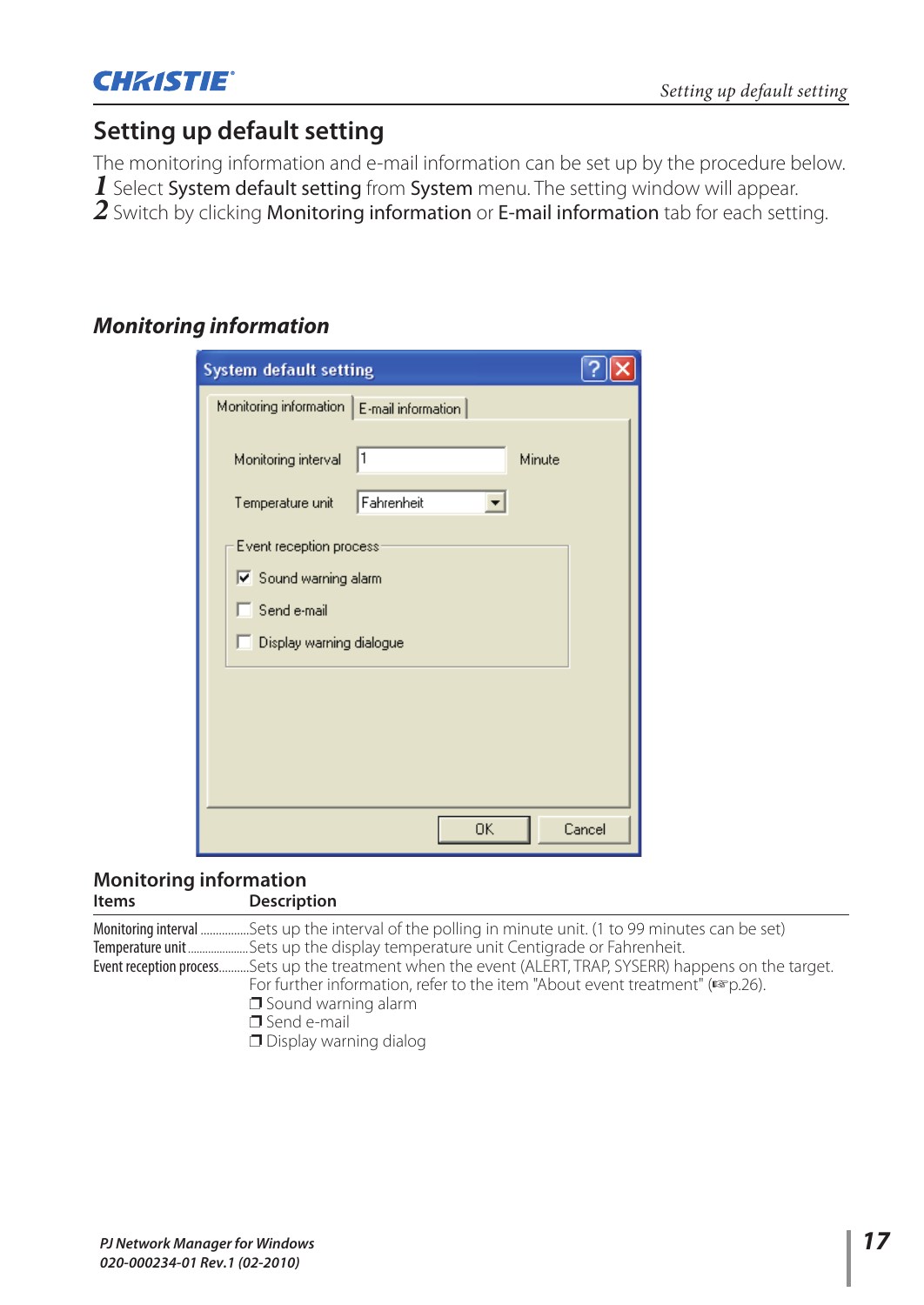

## *E-mail information*

| <b>System default setting</b>                                                                                                                                     |
|-------------------------------------------------------------------------------------------------------------------------------------------------------------------|
| Monitoring information E-mail information                                                                                                                         |
| <b>SMTP</b> server<br>smtp.abc.xxx.com<br>Administrator's mail address<br>admin@abc.xxx.com<br>Destination mail address<br>admin@abc.xxx.com<br>user1@abc.xxx.com |
| Add<br>Edit<br>Delete                                                                                                                                             |
| Cancel<br>OK                                                                                                                                                      |

### **E-mail information**

| <b>Items</b>     | <b>Description</b>                                                                 |
|------------------|------------------------------------------------------------------------------------|
|                  | <b>SMTP server</b> Sets up the IP address of SMTP mail server or server host name. |
| Administrator's  |                                                                                    |
|                  | mail address Sets up the e-mail address of administrator                           |
| Destination mail |                                                                                    |
|                  | on the target. The mail address entering window appears when clicking Add button.  |

If Send e-mail check box of Event reception process on Monitoring information is un-checked, the alert e-mail will not be sent even if you set up the e-mail address.

Up to 10 addresses can be set up for the destination mail address.

For the contents of the mail, refer to item "About event treatment" ( $exp.26$ ).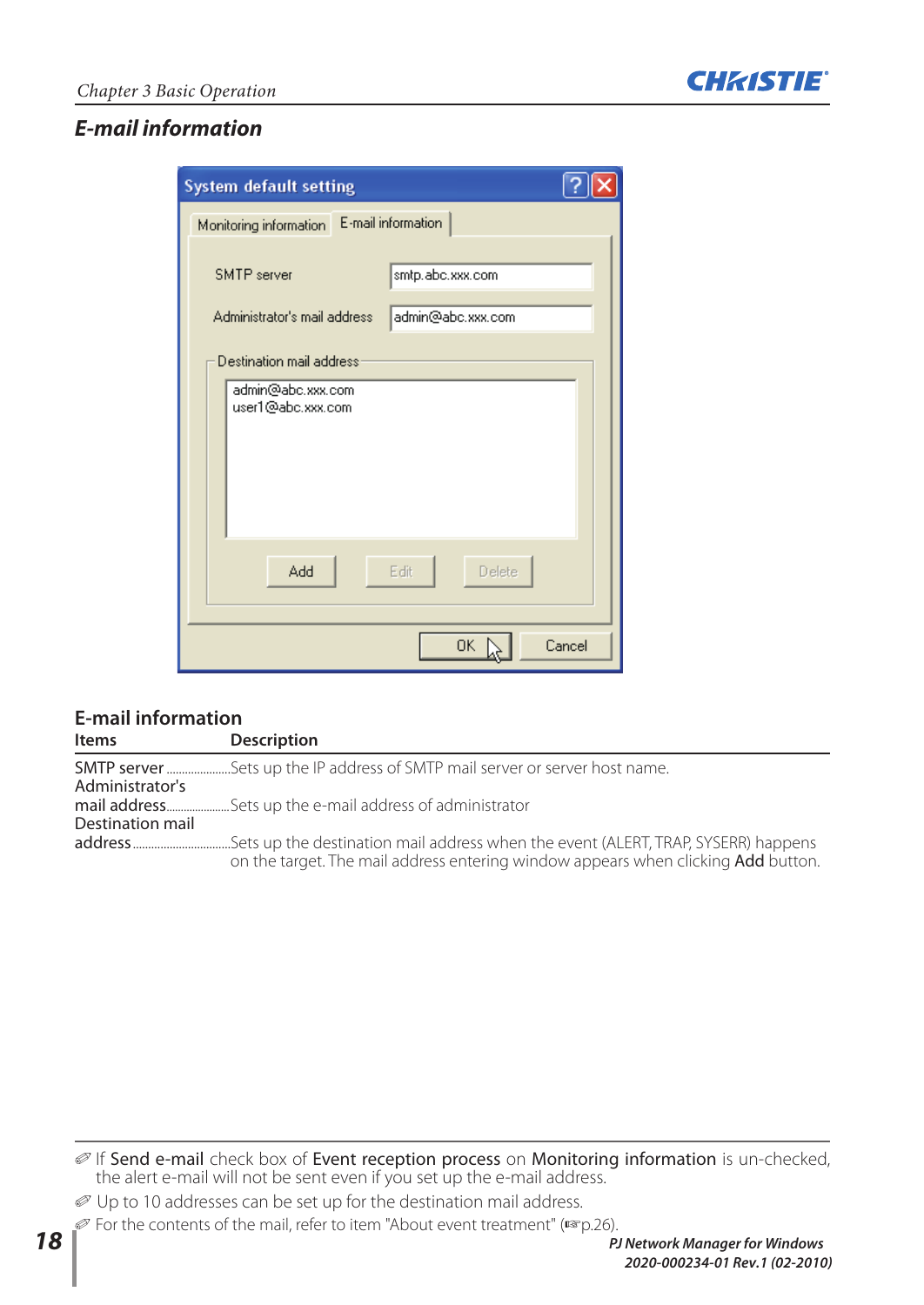Specifies column width

Cancel

To up

To down

## **Customizing the status list**

### **Changing the status column indication**

*1* Select Column selection from System menu. The column selection window will appear.

*2* On the window, check the column name to be indicated on the status list.

 The mark [\*] next to the column name indicates alert item.

**3** To change the order of the display column on the status list, select a column you intend to change the order and click To up or To down button.

*4* Click OK to close setting.

When specifying the column width by numeric value, enter number (0 to 9999) onto "Column width" text box.

| Column                        | <b>Description</b>                                     |
|-------------------------------|--------------------------------------------------------|
|                               | *Target nameName of the network equipment              |
|                               |                                                        |
|                               |                                                        |
|                               |                                                        |
|                               |                                                        |
|                               | Management, Power failure, lamp failure, etc.)         |
|                               |                                                        |
| *Inside Temperature           |                                                        |
|                               |                                                        |
| *Inside Temperature           |                                                        |
|                               |                                                        |
| *Inside Temperature           |                                                        |
|                               |                                                        |
| *External Temperature         |                                                        |
|                               |                                                        |
|                               | *Lamp1 statusStatus of Lamp1 (Off, On, Error, Replace) |
|                               |                                                        |
|                               |                                                        |
|                               |                                                        |
| *Lamp1 timeUsed time of Lamp1 |                                                        |
| *Lamp2 timeUsed time of Lamp2 |                                                        |
|                               |                                                        |
| *Lamp4 timeUsed time of Lamp4 |                                                        |
|                               |                                                        |
| *Option Box                   |                                                        |
|                               |                                                        |
|                               |                                                        |
| *Option Box                   |                                                        |
|                               |                                                        |

The values in parentheses are typical value and they differ depending on the connected equipment.

The [\*] next to the column name indicates alert items.

#### Customizing the status list **Column selection**  $\overline{\mathbf{x}}$

**V** \*Target name **Ø** "Group **जि** \*Connect

**⊡** \*Drive time **I** "Power status  $\overline{\mathsf{M}}$  "Input status □ "Inside Temperature A status □<br>□ "Inside Temperature B status **☑** "Inside Temperature C status ☑ "External Temperature status ■ "Lamp 1 status □ "Lamp 2 status ■ "Lamp 3 status  $\overline{\blacksquare}$  "Lamp 4 status ■ "Lamp 1 time  $\leq$ 

Column width 90

**OK**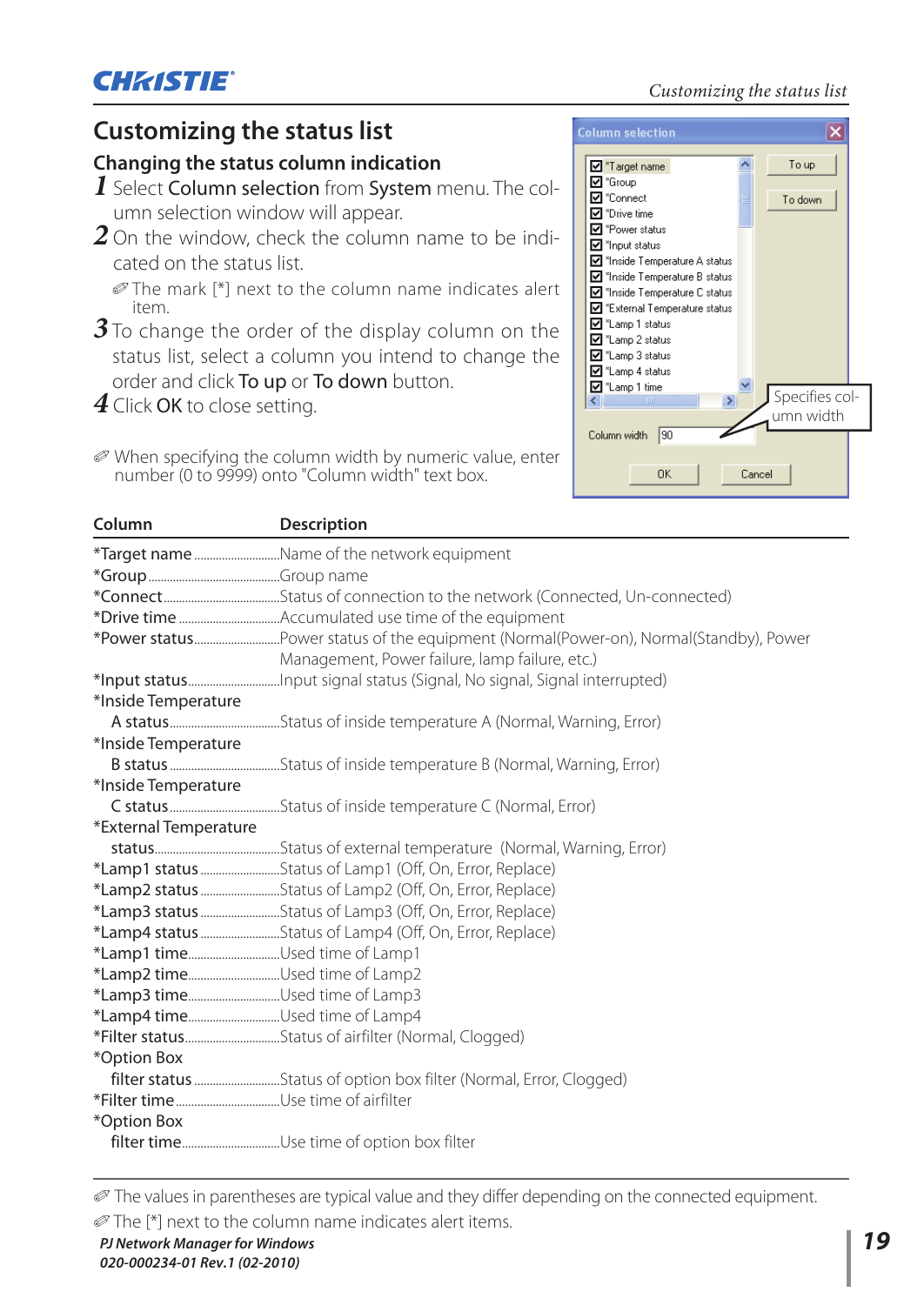

| Column | Description                                                                                       |
|--------|---------------------------------------------------------------------------------------------------|
|        |                                                                                                   |
|        |                                                                                                   |
|        |                                                                                                   |
|        | Introduction date*1Date of the network equipment installed                                        |
|        |                                                                                                   |
|        | Product infoName of the network equipment                                                         |
|        |                                                                                                   |
|        |                                                                                                   |
|        |                                                                                                   |
|        |                                                                                                   |
|        |                                                                                                   |
|        | Network statusCondition of the network mode (Off line, Network Viewer, Network Capture)           |
|        | Audio systemDisplays audio system mode (NORMAL, PERSONAL, MUSIC, TALK)                            |
|        |                                                                                                   |
|        |                                                                                                   |
|        |                                                                                                   |
|        |                                                                                                   |
|        |                                                                                                   |
|        | Power managementPower management status of the network equipment (OFF, READY, SHUTDOWN)           |
|        |                                                                                                   |
|        |                                                                                                   |
|        | Shutter management Shutter management status of the network equipment (Shutdown)                  |
|        |                                                                                                   |
|        | Inside Temperature ADisplays inside temperature A of the equipment (in Centigrade or Fahrenheit)  |
|        | Inside Temperature BDisplays inside temperature B of the equipment (in Centigrade or Fahrenheit)  |
|        | Inside Temperature CDisplays inside temperature C of the equipment (in Centigrade or Fahrenheit)  |
|        | External Temperature Displays external temperature of the equipment (in Centigrade or Fahrenheit) |
|        | Lamp modeDisplays lamp mode (1: 1-lamp mode, 2: 2-lamp mode, 4: 4-lamp mode, etc.)                |
|        | Lamp controlDisplays lamp control mode (Auto, Normal, Eco, etc.)                                  |
|        |                                                                                                   |

\*1 Set up the installed date when the PJ Network Manager is newly introduced.

There are some un-available columns depending on the products. The value of un-available column is displayed in blank or with "---".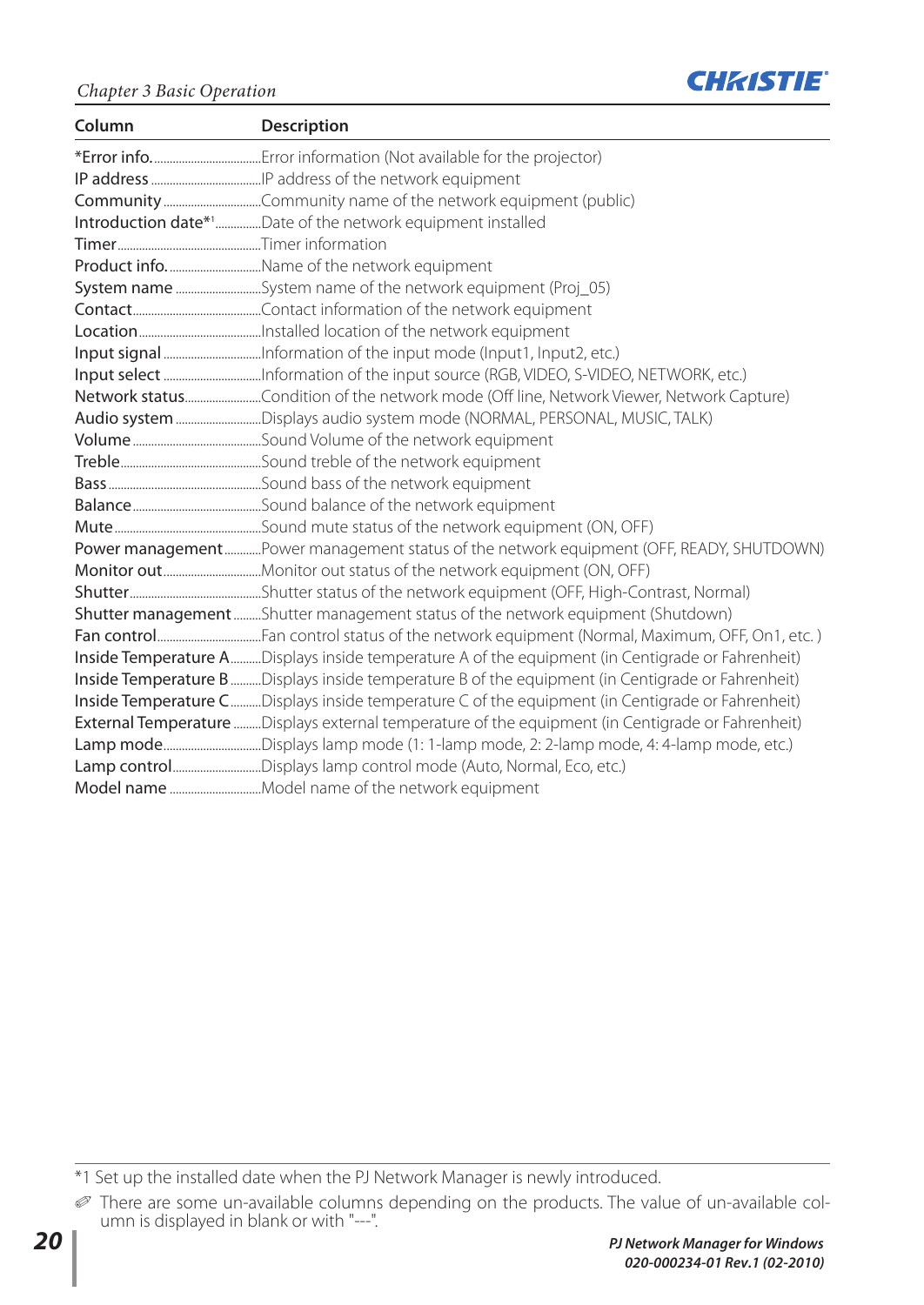

## *To change order or width of the column*

Drag the status column name you want to change the order and move it on a new place and drop it. To change column width, set a mouse cursor onto the right edge of the column to change, drag the mouse on it and adjust the column width.

## *Sorting the status list*

The order of the targets on the status list can be changed by clicking the column name which you want to sort. It switches ascending or descending order by clicking the column name each time.



## *Changing font*

Select Font setting from System menu. The font setup window will appear. Select your desired type face, style and size on the window.

| Font                                                                                                                                   |                                                                           |                                                                        |                           |
|----------------------------------------------------------------------------------------------------------------------------------------|---------------------------------------------------------------------------|------------------------------------------------------------------------|---------------------------|
| Font:<br>Tahoma<br>Tahoma<br>$\boldsymbol{\wedge}$<br>Terminal<br>Times New Roman<br>Trebuchet MS<br>Tunga<br>Verdana<br>Webdings<br>0 | Font style:<br>Regular<br>Regular<br>Italic<br>Bold<br><b>Bold Italic</b> | Size:<br>8<br>8<br>$\blacktriangle$<br>E<br>10<br>11<br>12<br>14<br>16 | 0K <sub>I</sub><br>Cancel |
|                                                                                                                                        | Sample<br>AaBbYyZz<br>Script:<br>Western                                  | $\blacktriangledown$                                                   |                           |
|                                                                                                                                        |                                                                           |                                                                        |                           |

Customized font property is applied to all the windows of the setting.

*PJ Network Manager for Windows 21 020-000234-01 Rev.1 (02-2010)*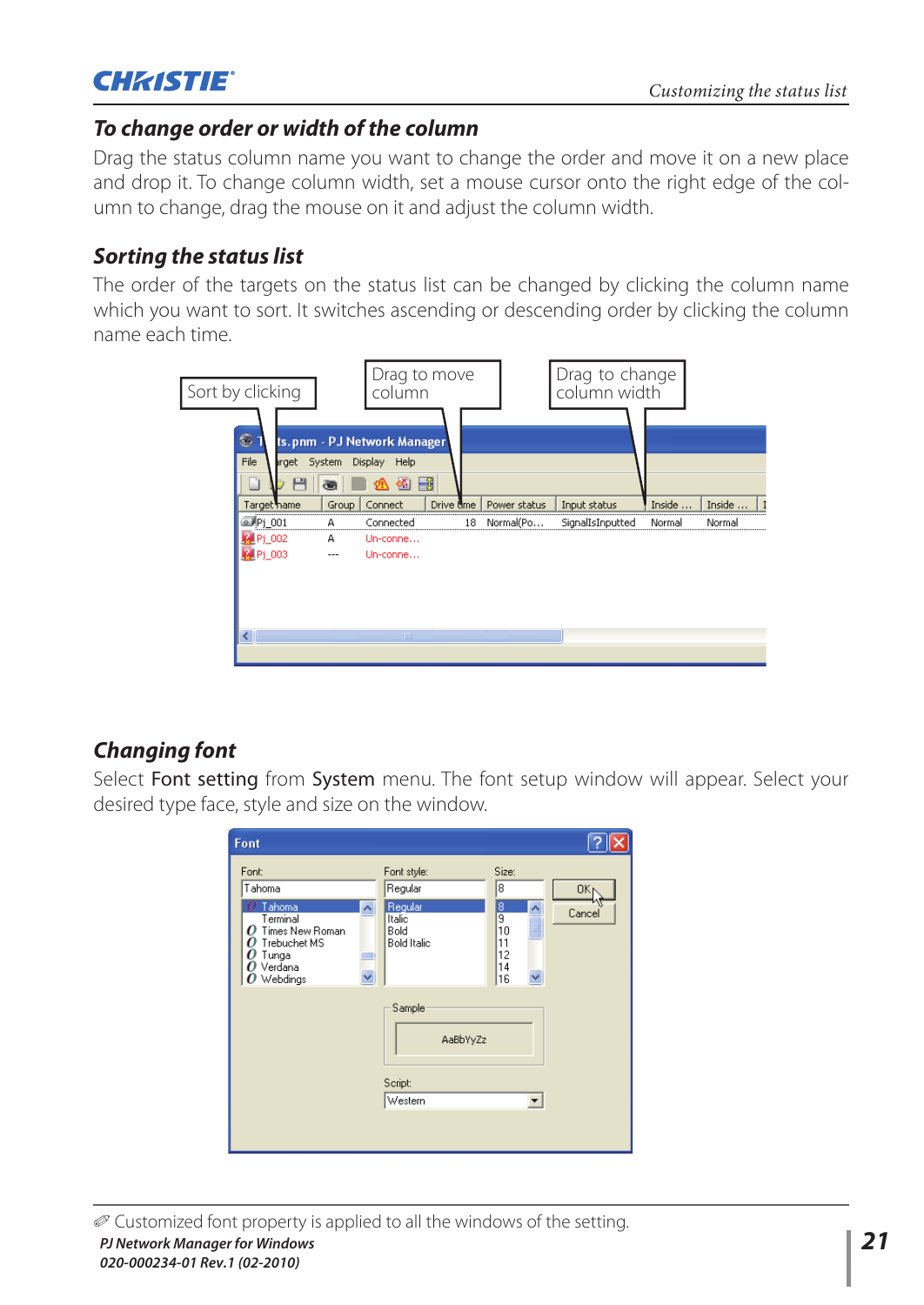

## **Viewing the alert information**

- $1$  Click  $\mathbb A$  button on the tool bar. The alert display window appears and the alert information of all the targets which are having an alert is listed on this window as the below.
- 2 To export the alert information as text file (CSV file), click Export button.



 Column width can be changed with dragging the right edge of the column. The column order can be changed with drag and drop the column. Column can not be deleted.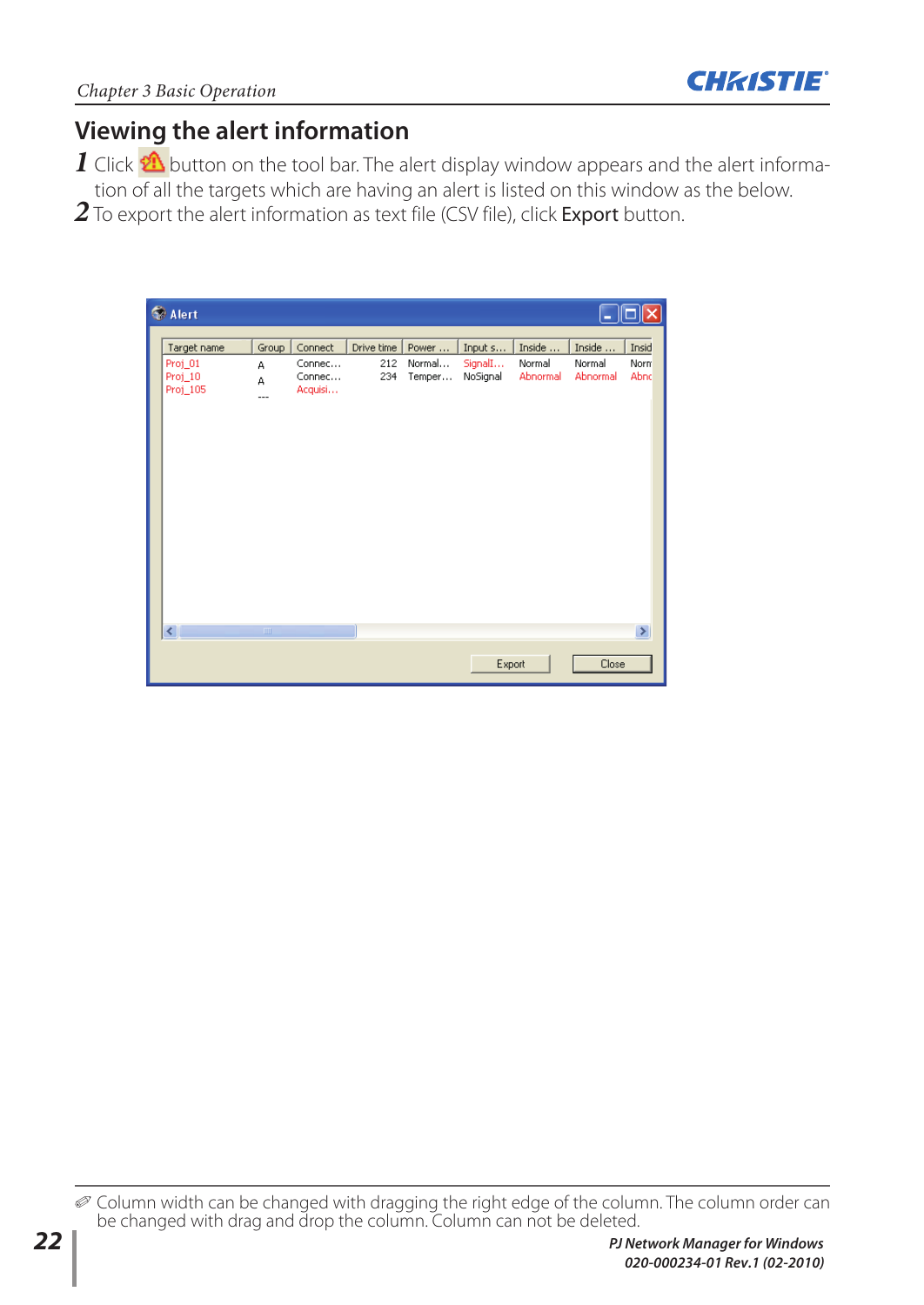

## **Viewing the event log**

 $1$  Click  $\mathbb{\mathfrak{A}}$  button on the tool bar. The event log display window appears and the events which have been happened on the targets are listed on this window as the below.

2 To export these events as text file (CSV file), click Export button.

 $3$  To delete the event log, select the accrual date item you intend to delete by clicking and then click Delete button. On the confirmation dialog, click Yes to execute deletion.

| Event log                   |       |               |               |                |                              |                                   |               |
|-----------------------------|-------|---------------|---------------|----------------|------------------------------|-----------------------------------|---------------|
| Accrual date                | Targe | IP address    | Event         | Type           | Warning column               | Warning value                     | Unit.         |
| 2004/10/29 14:46:24 Proj 10 |       | 172.21.96.112 | ALERT         | ON             | Option Box filte             | Error                             |               |
| 2004/10/29 14:46:24 Proj 10 |       | 172.21.96.112 | ALERT         | ON             | Filter status                | Clogged                           |               |
| 2004/10/29 14:22:59 Proj 10 |       | 172.21.96.112 | ALERT         | ON             | Option Box filte             | Error                             |               |
| 2004/10/29 14:22:59 Proi 10 |       | 172.21.96.112 | <b>ALERT</b>  | ON             | Filter status                | Clogged                           |               |
| 2004/10/29 14:22:58 Proj 10 |       | 172.21.96.112 | ALERT         | OFF            | Connect                      | Connected                         |               |
| 2004/10/29 14:22:58 Proj 01 |       | 172.21.96.113 | ALERT         | ON             | Input status                 | SignalIsInterru                   |               |
| 2004/10/29 14:05:58 Proj 10 |       | 172.21.96.112 | ALERT         | ON             | Inside Tempera               | Abnormal                          |               |
| 2004/10/29 13:47:58 Proj 05 |       | 172.21.93.58  | <b>ALERT</b>  | ON             | Input status                 | SignalIsInterru                   |               |
| 2004/10/29 13:47:12 Proi 05 |       | 172.21.93.58  | TRAP          | SignalIsInterr | Input status                 | SignalIsInterru                   |               |
| 2004/10/29 13:44:21 Proj 05 |       | 172.21.93.58  | TRAP          | SignalIsInterr | Input status                 | SignalIsInterru                   |               |
| 2004/10/29 13:26:57 Proj 01 |       | 172.21.96.113 | ALERT         | ON             | Input status                 | SignalIsInterru                   |               |
| 2004/10/29 13:16:58 Proj 05 |       | 172.21.93.58  | ALERT         | OFF            | Connect                      | Connected                         |               |
| 2004/10/29 13:16:04 Proi 05 |       | 172.21.93.58  | ALERT         | ON             | Connect                      | Acquisition error                 |               |
| 2004/10/29 13:11:43 Proj_05 |       | 172.21.93.58  | TRAP          | SignalIsInterr | Input status                 | SignalIsInterru                   |               |
| 2004/10/29 13:10:58 Proj 05 |       | 172.21.93.58  | ALERT         | ON<br>OFF      | Input status                 | SignalIsInterru                   |               |
| 2004/10/29 13:10:58 Proj 05 |       | 172.21.93.58  | ALERT<br>TRAP | SignalIsInterr | Power status<br>Input status | Normal(PowerOn)                   |               |
| 2004/10/29 13:10:00 Proj 05 |       | 172.21.93.58  | <b>ALERT</b>  | ON             | Power status                 | SignalIsInterru<br>RS-232CFailure |               |
| 2004/10/29 13:09:58 Proi 05 |       | 172.21.93.58  | ALERT         | ON             |                              | Error                             |               |
| 2004/10/29 12:38:58 Proj 10 |       | 172.21.96.112 |               |                | Option Box filte             |                                   |               |
|                             |       |               |               |                |                              |                                   |               |
| $\left\  \cdot \right\ $    |       |               | TILL          |                |                              |                                   | $\rightarrow$ |
|                             |       |               |               | Delete         | Export                       | Close                             |               |

### **Event log information items**

| <b>Items</b> | <b>Description</b>                                                      |
|--------------|-------------------------------------------------------------------------|
|              | Accrual date  Accrual date of the event                                 |
|              | <b>Target name</b> Name of the network equipment                        |
|              | IP address IP address of the network equipment                          |
|              |                                                                         |
|              | TypeType of the Event (See table on the next page)                      |
|              | Warning column Warning column of the Event (See table on the next page) |
|              | Warning value Warning value of the Event (See table on the next page)   |
|              |                                                                         |

The listed items are fixed.

The order of the event log list can be changed temporarily by clicking the column name which you want to sort. It switches ascending or descending order by clicking the column name each time.

Column width can be changed by dragging the right edge of the column. The column order can be changed with drag and drop the column. Column cannot be deleted.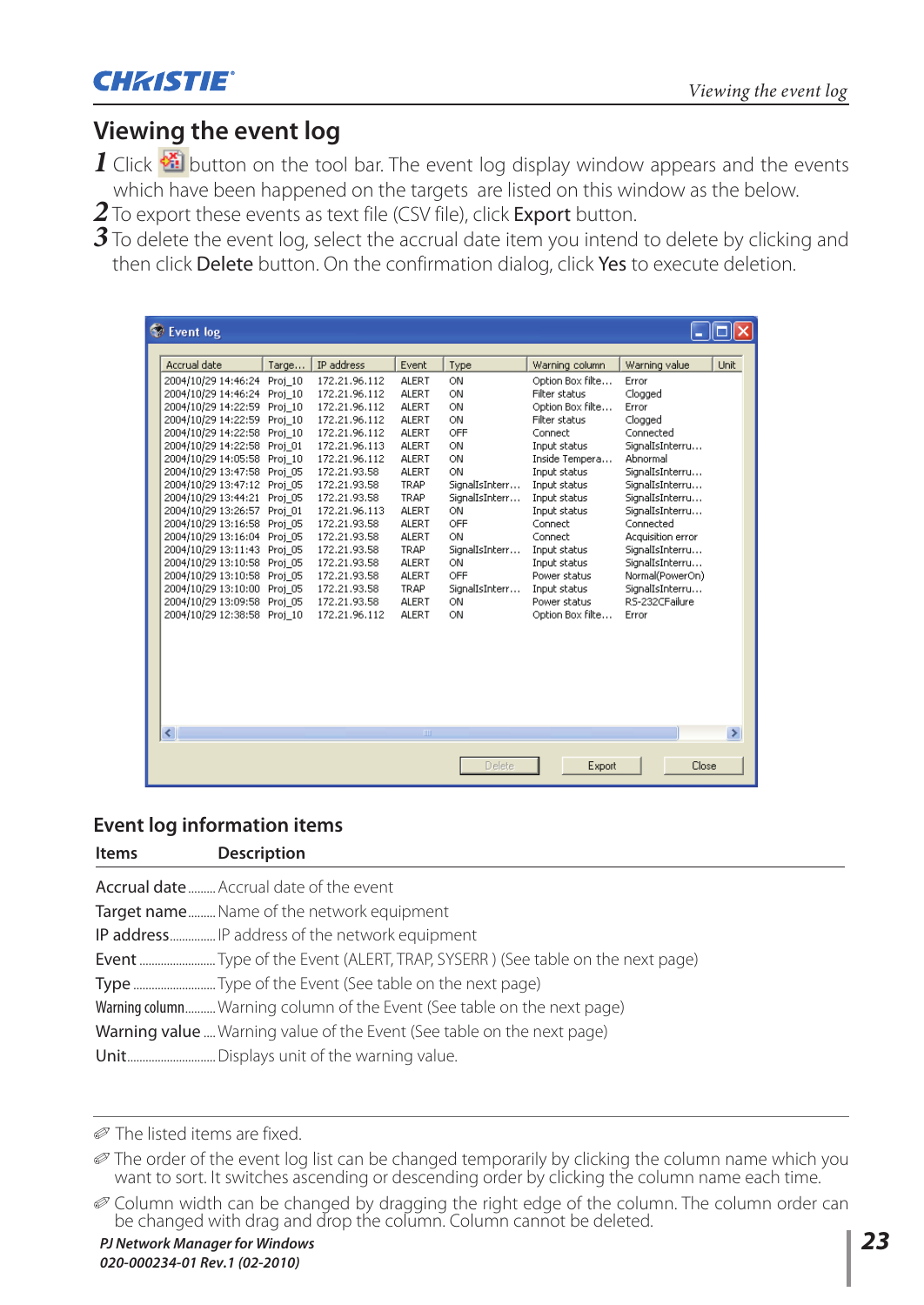

## **Description of Event, Type, Warning column, Warning value**

| Event         | <b>Warning Column</b><br><b>Type</b>                             |                                                                             | <b>Warning Value</b>                                                                                                                  | <b>Description</b> |  |
|---------------|------------------------------------------------------------------|-----------------------------------------------------------------------------|---------------------------------------------------------------------------------------------------------------------------------------|--------------------|--|
|               |                                                                  | Connect                                                                     | Un-connected<br>Connected<br>Acquisition error                                                                                        |                    |  |
|               | ON: Abnormality has                                              | Power status                                                                | PowerFailure<br>TemperatureError<br>Normal (AfterTempError)<br>RS232CFailure<br>Power management<br>Shutter management<br>LampFailure |                    |  |
| ALERT         | happened<br>OFF: Abnormality has been<br>cleared                 | Input status                                                                | SignalsInterrupted<br>SignalsInputted                                                                                                 |                    |  |
|               |                                                                  | Inside Temperature status (A to<br>C)<br><b>External Temperature status</b> | Abnormal                                                                                                                              |                    |  |
|               |                                                                  | Lamp status (1 to 4)                                                        | Failure<br>Replace                                                                                                                    |                    |  |
|               |                                                                  | Lamp time (1 to 4)                                                          | (setting time)                                                                                                                        |                    |  |
|               |                                                                  | <b>Filter status</b>                                                        | Clogged                                                                                                                               |                    |  |
|               |                                                                  | Filter time                                                                 | (setting time)                                                                                                                        | * Refer to the     |  |
|               | LampFailure                                                      | Lamp status (1 to 4)                                                        | Failure                                                                                                                               | next page          |  |
|               | LampReplace                                                      |                                                                             | Replace                                                                                                                               |                    |  |
| TRAP          | PowerOFF<br>PowreFailure<br>PowerManagement<br>ShutterManagement | Power status                                                                | Normal(Standby)<br>Normal(OnCoolingDown)<br>PowerFailure<br>Power management<br>ShutterManagement<br>ShutterManagement(OnCoolingDown) |                    |  |
|               | TemperatureError                                                 | Inside Temperature status (A to<br>C)<br><b>External Temperature status</b> | Abnormal                                                                                                                              |                    |  |
|               | SignallsInterrupted                                              | Input status                                                                | SignallsInterrupted                                                                                                                   |                    |  |
|               | LampReplacementTime                                              | Lamp time (1-4)                                                             | (lamp time)                                                                                                                           |                    |  |
|               | FilterReplacementTime                                            | Filter time                                                                 | (filter time)                                                                                                                         |                    |  |
|               | CloggedFilterWarning                                             | Filter status                                                               | Clogged                                                                                                                               |                    |  |
|               | AutoPlayError                                                    | n/a                                                                         | Error                                                                                                                                 |                    |  |
| <b>SYSERR</b> | *Mail Transfer<br>*MemoryError                                   | $n/a$ $*1$                                                                  | $n/a$ $*1$                                                                                                                            |                    |  |

<sup>\*1</sup> When PJ Network Manager could not send mail or acquire the memory, no message is displayed in "Warning column" and "Warning value".

For further details of each warning column and value, refer to the next page.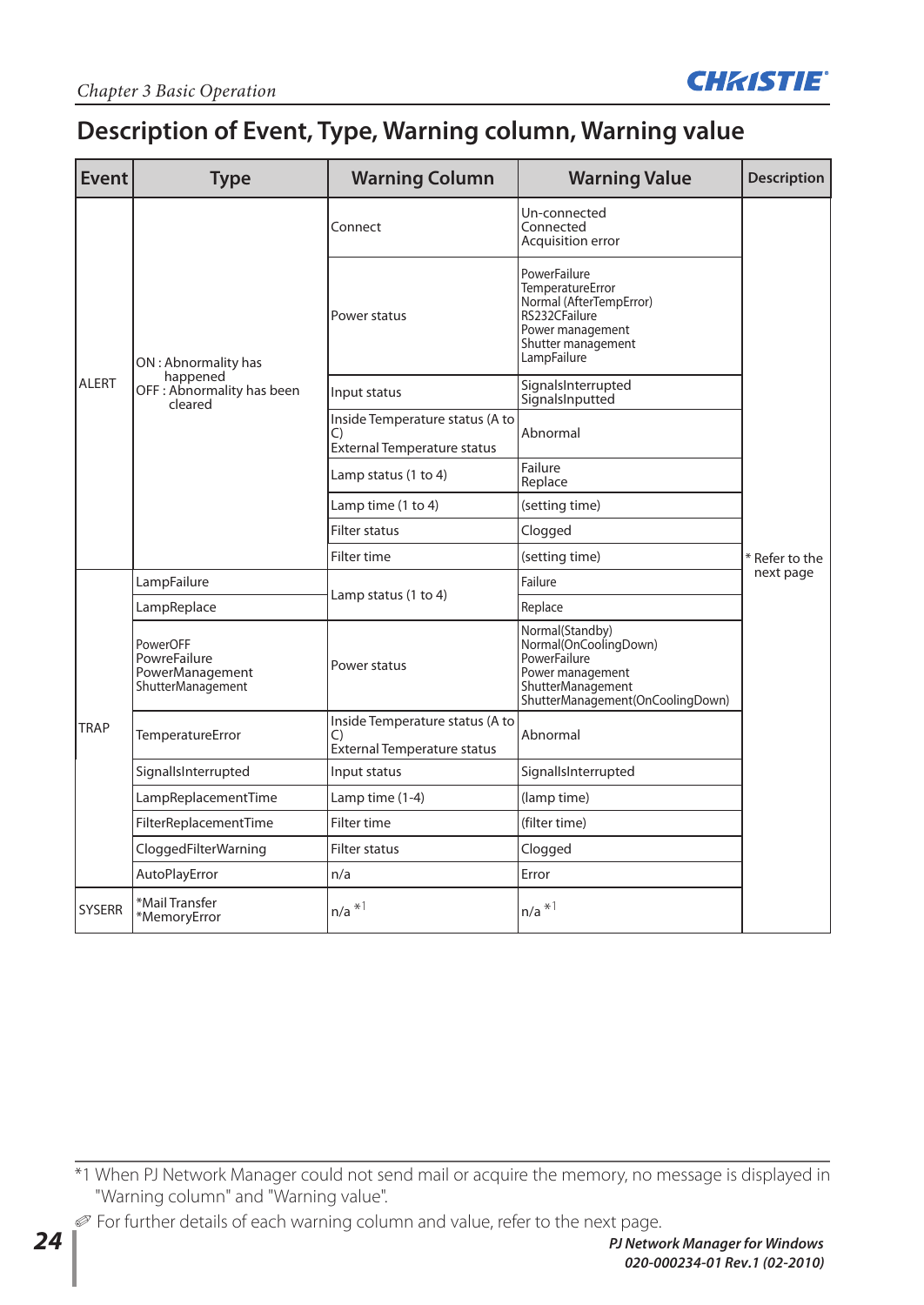## *Description of warning value*

| <b>Warning Column</b>                                                       | <b>Warning Value</b>                                        | <b>Description</b>                                                                                                                                                                |
|-----------------------------------------------------------------------------|-------------------------------------------------------------|-----------------------------------------------------------------------------------------------------------------------------------------------------------------------------------|
| Connect                                                                     | Un-connected<br>Connected <sup>*</sup><br>Acquisition error | Projector has been disconnected from the network<br>Projector has been connected to the network<br>PJ Network Manager could not acquire the MIB information<br>from the equipment |
|                                                                             | Power failure                                               | Projector turned off due to the power failure of the projector                                                                                                                    |
|                                                                             | <b>TemperatureError</b>                                     | The projector turned off due to temperature error occurred                                                                                                                        |
|                                                                             | Normal (AfterTempError)                                     | Normal after temperature error occurred                                                                                                                                           |
|                                                                             | RS232CFailure                                               | The RS-232C communication error occurred                                                                                                                                          |
| Power status                                                                | Power management                                            | The power management function turned projector lamp off                                                                                                                           |
|                                                                             | Shutter management                                          | The shutter management function turned projector lamp off                                                                                                                         |
|                                                                             | LampFailure                                                 | The lamp failure occurred                                                                                                                                                         |
|                                                                             | Normal(Standby) *                                           | Projector turned into standby normally                                                                                                                                            |
|                                                                             | Normal(OnCoolingDown)*                                      | On cooling down normally due to projector turned off                                                                                                                              |
| Input signal status                                                         | SignalsInterrupted<br>SignalsInputted *                     | The signal was interrupted<br>The signal was inputted again                                                                                                                       |
| Inside Temperature status (A to<br>C)<br><b>External Temperature status</b> | Abnormal                                                    | The projector turned off when the temperature was<br>abnormally high                                                                                                              |
| Lamp status                                                                 | $ON*$<br>Failure<br>Replace                                 | When the lamp is on<br>When the lamp failed to ignite.<br>It reached lamp replacing time.                                                                                         |
| Lamp time                                                                   | (lamp time)                                                 | It reached user setting lamp replacing time                                                                                                                                       |
| <b>Filter status</b>                                                        | Clogged                                                     | Filter has been clogged                                                                                                                                                           |
| Filter time                                                                 | (filter time)                                               | It reached user setting filter time                                                                                                                                               |
| (Auto play error)                                                           | Error                                                       | The error occurred during the auto image display                                                                                                                                  |

 The warning value with "\*" in the above table shows the event when the alert has cleared, alert type is "OFF".

The column order and width of the event log window are saved to the registry of the computer.

Up to 1000 of events can be stored. If it exceeds 1000 events, the oldest event is deleted and the latest event is added. The event log can be saved to the management file.

This Warning column is not available for some projector's model types.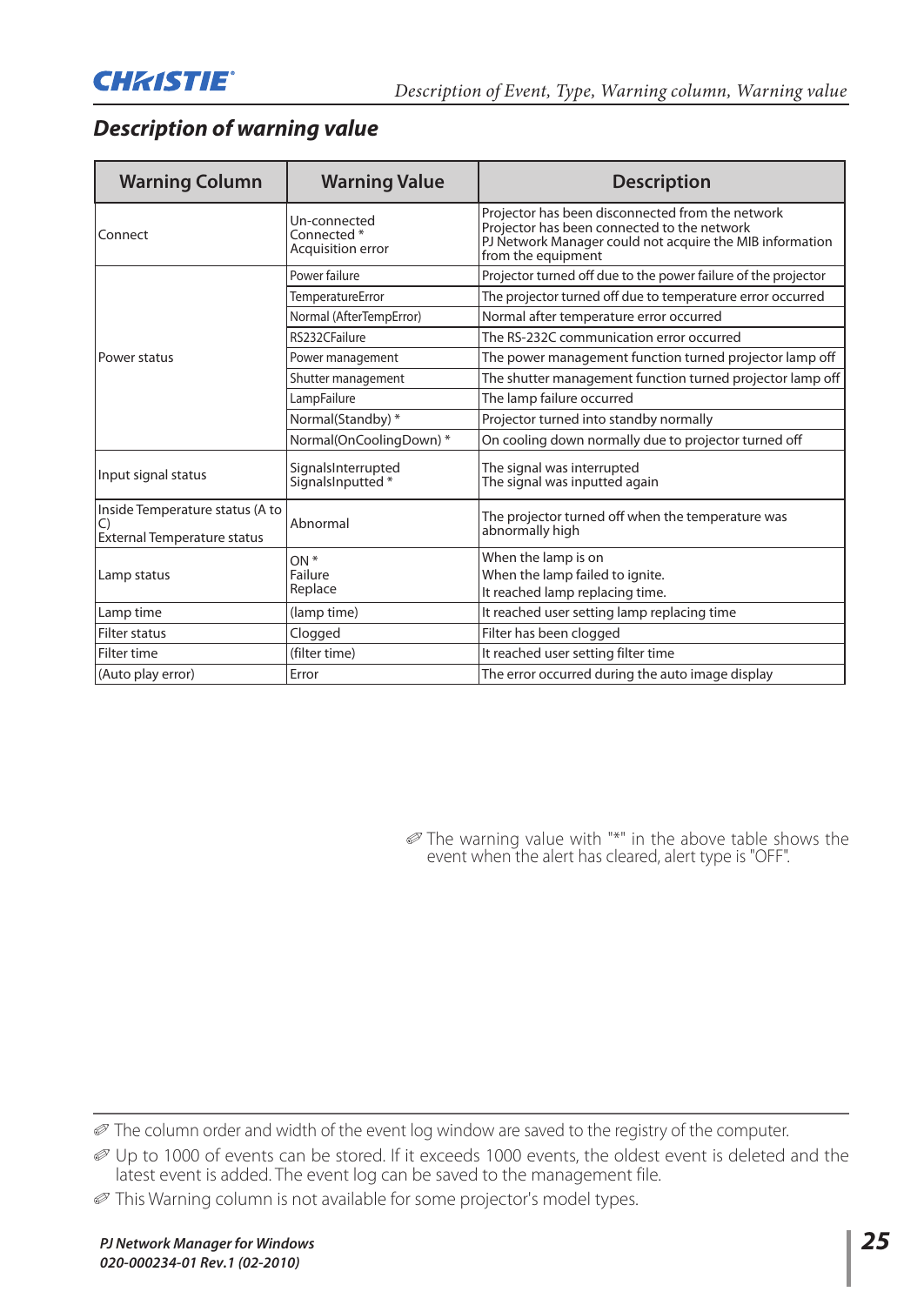

## **About event treatment**

If the PJ Network Manager receives an event, it executes following event treatment items which are selected in the system default setting.

- $\Box$  Sound warning alarm
- $\Box$  Send e-mail
- $\Box$  Display warning dialog

## **Sound warning alarm**

If the PJ Network Manager receives an event, the computer beeps an alarm sound. The alarm sound is depending on your computer sound setting.

 The alarm sound is not made when your computer does not provide any speaker or the sound volume is muted.

## **Send e-mail**

Following example message is sent to the e-mail address you set up as the destination mail address.

| From: Test1 <admin@abc.xxx.com> (management<br/>file name)<br/>Date: 2004/10/29 21:30<br/>To:user@abc.xxx.com<br/>Subject: Alert message</admin@abc.xxx.com>                                                                     |
|----------------------------------------------------------------------------------------------------------------------------------------------------------------------------------------------------------------------------------|
| Alert has occurred<br>* Accrual date: 2004/10/29 21:13:42<br>* Target name : Proj 10<br>* IP address: 192.168.1.101<br>$*$ Fvent : AI FRT<br>$*$ Type : ON<br>* Warning column : Power status<br>* Warning value : Power failure |

For the further information of event, type, warning column and warning value, see the item "Viewing the event log" ( $\mathbb{F}$ p.23).

The setting of event treatment, refer to item "Setting up default setting" ( $exp.17$ ).

## **Notes on using Windows XP Service Pack 2 (SP2) / Windows Vista**

Windows Firewall is turned on by default in Windows XP SP2 and Windows Vista. Due to this Windows Firewall, the send e-mail function is not available. When using this mail function, you need to cancel the block for PJ Network Manager application. For the further details of Windows Firewall, see Windows help on your computer.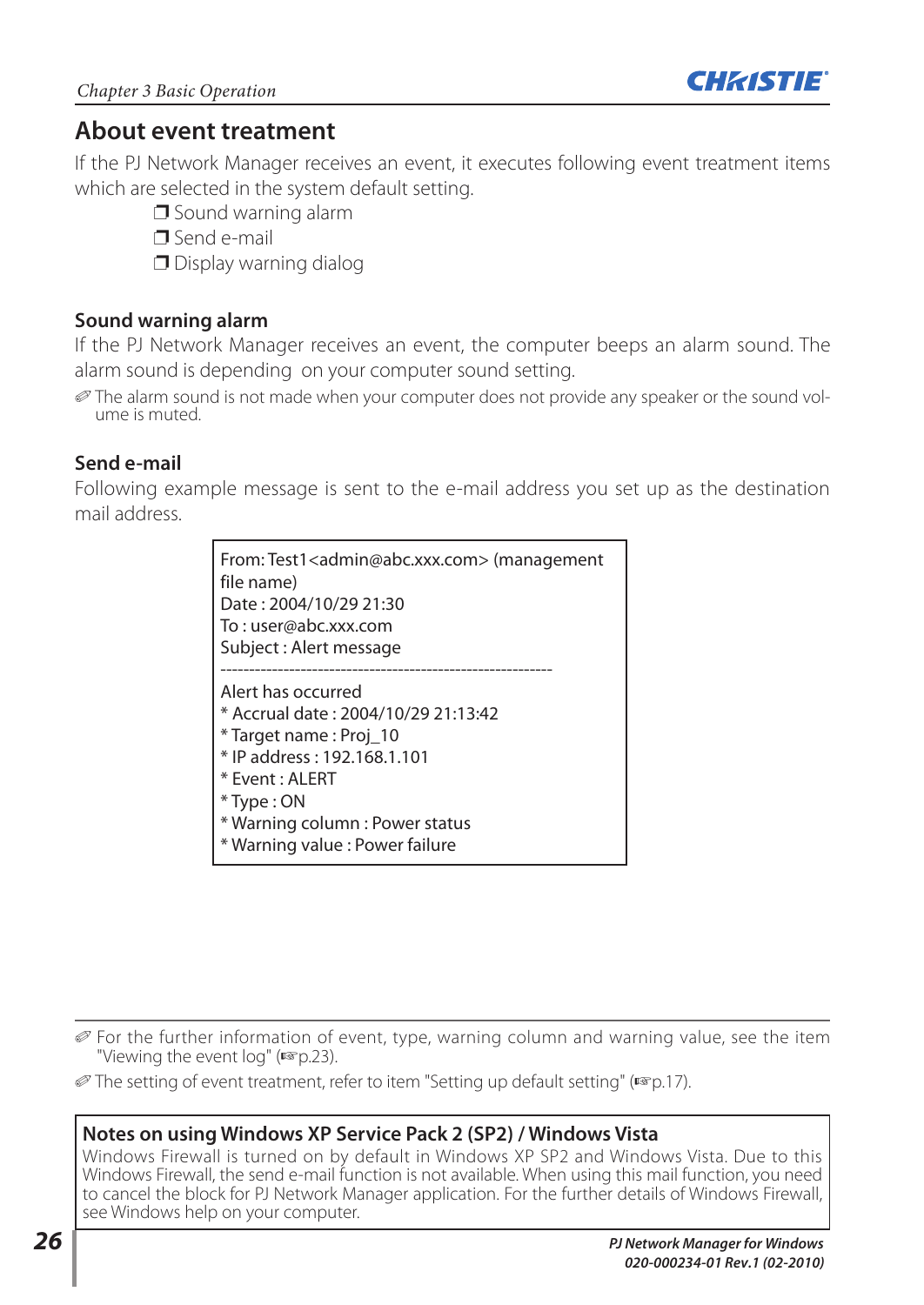

## **Display warning dialog**

Following dialog window appears on the screen if event occurs.

|                         | <b>Event information</b>                                                                      |                                                                                                       |
|-------------------------|-----------------------------------------------------------------------------------------------|-------------------------------------------------------------------------------------------------------|
|                         | Alert has occurred.                                                                           |                                                                                                       |
|                         | Item                                                                                          | Value                                                                                                 |
|                         | Accrual date<br>Target name<br>IP address<br>Event<br>Type<br>Warning column<br>Warning value | 2004/10/29 16:00:39<br>Proj 01<br>172.21.96.113<br>ALERT<br>ΠN<br>Input status<br>SignallsInterrupted |
|                         | <b>TITL</b>                                                                                   |                                                                                                       |
| 1<br>Number of<br>Close |                                                                                               |                                                                                                       |

## **Viewing the command history**

- 1 Click  $\blacksquare$  button on the tool bar. Command history window appears and the command history is listed on the window as shown below.
- **2** To export the command history as text file (CSV file), click **Export** button.
- 3 To delete the command history, select the item of Executed date/time which you want to delete, and then click Delete button. On the confirmation dialog box, click Yes button to execute deletion.

| Command history                                                                                                                            |             |                                                                                       |                                                            |                                                                                   |                                |
|--------------------------------------------------------------------------------------------------------------------------------------------|-------------|---------------------------------------------------------------------------------------|------------------------------------------------------------|-----------------------------------------------------------------------------------|--------------------------------|
| Executed date/time<br>2008/12/24 10:00:00 Pi 001<br>2008/12/24 09:57:53 Pi 001<br>2008/12/24 09:56:22 Pi 001<br>2008/12/24 09:55:05 Pj_001 | Target name | <b>IP address</b><br>172.21.99.251<br>172.21.99.251<br>172.21.99.251<br>172.21.99.251 | Command<br>Timer<br>Commands h<br>Commands b<br>Commands b | Detailed data<br>ON<br>Power control:OFF<br>Power control:ON<br>Power control:OFF | Result<br>OK<br>OK<br>OK<br>OK |
|                                                                                                                                            |             |                                                                                       | Delete                                                     | Export                                                                            | Close                          |

## **Command history**

| <b>Items</b> | Description |
|--------------|-------------|
|--------------|-------------|

Executed date/time .... Exrcuted date and time of the command

Target name.......... Name of the network equipment

- IP address ............... IP address of the network equipment
- Command .............. Type of the Command
- Detailed data ....... Contents of the Command

Result ........................ Results of the Command

The listed items are fixed.

- Column width can be changed by dragging the right edge of the column. The column order can be changed with drag and drop the column. Column cannot be deleted.
- Up to 1000 of events can be stored. If it exceeds 1000 events, the oldest event is deleted and the latest event is added.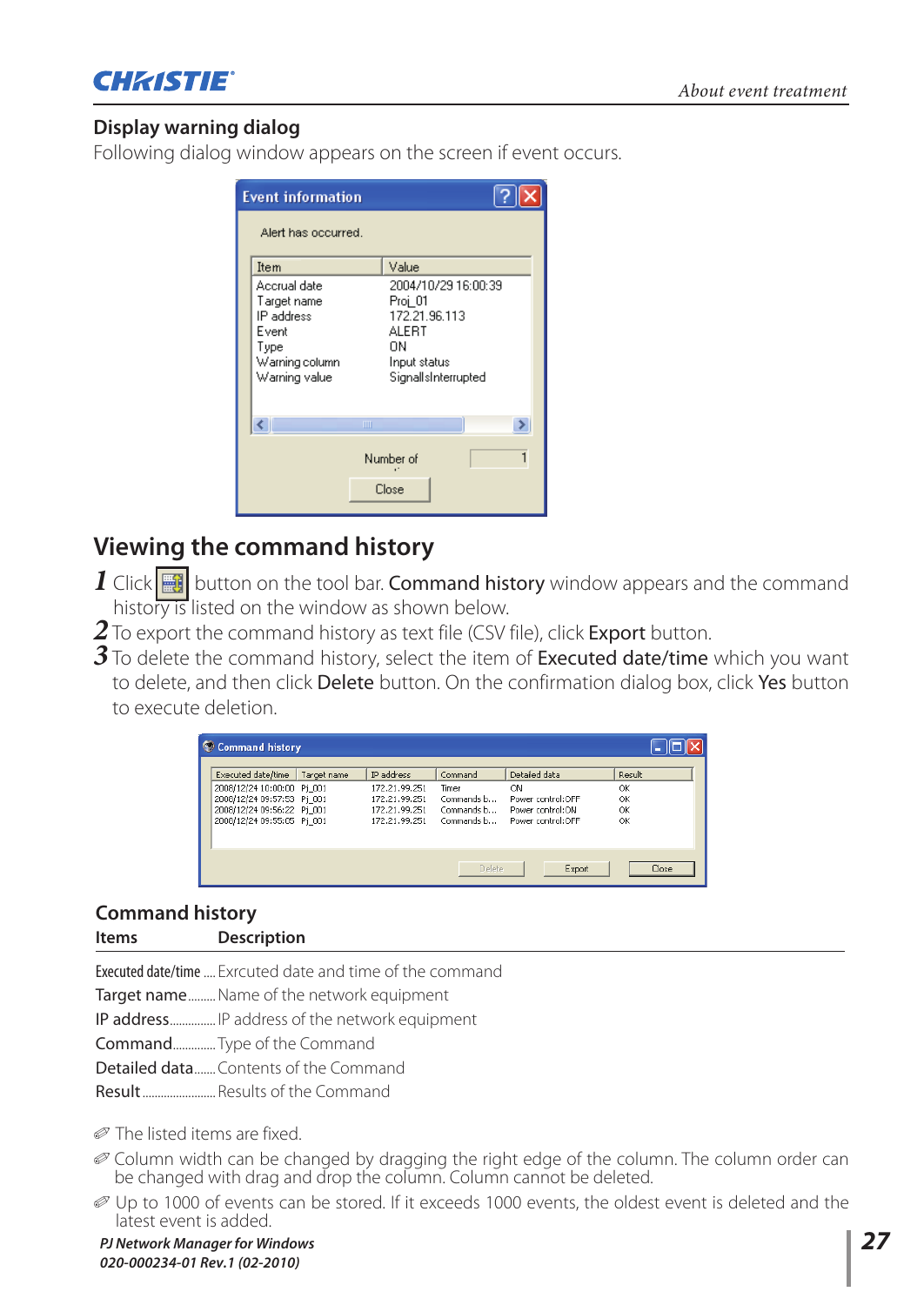

## **Storing the management file**

When you monitor the network equipment with the PJ Network Manager, you can save the registered target information, system setting and event log information into the management file with a free file name. It is useful if you manage multiple equipment in the network.

Click  $\blacksquare$  button on the tool bar and save it with free file name. The extension is ".pnm".

The management file contains following information.

| <b>Items</b> | <b>Description</b>                                                           |
|--------------|------------------------------------------------------------------------------|
|              | Management file section, file version.                                       |
|              | System default setting Default value of the system setting                   |
|              | - Monitoring interval                                                        |
|              | - Event reception process                                                    |
|              | - Temperature unit                                                           |
|              | - E-mail information                                                         |
|              | Target informationInformation of the registered target                       |
|              | - Target information (target name, IP address, Community, Introduction date) |
|              | - target MIB information                                                     |
|              | - Warning value set up                                                       |
|              | <b>Event log information</b> Event log information (ALERT, TRAP, SYSERR)     |

 The maximum volume of a management file is required about 1MB. (Number of registrable targets is 200, number of events is 1000)

## **Information saved to the registry**

Following application setting information is saved to the registry of your computer. So the setting condition is memorized even after quitting the application.

| Items | Description                                                                    |
|-------|--------------------------------------------------------------------------------|
|       | Status window informationDisplay position and size of the status list window   |
|       | Status list information  Display status column, column width and column order  |
|       | <b>Event log list information</b> Column width and order of the event log list |
|       |                                                                                |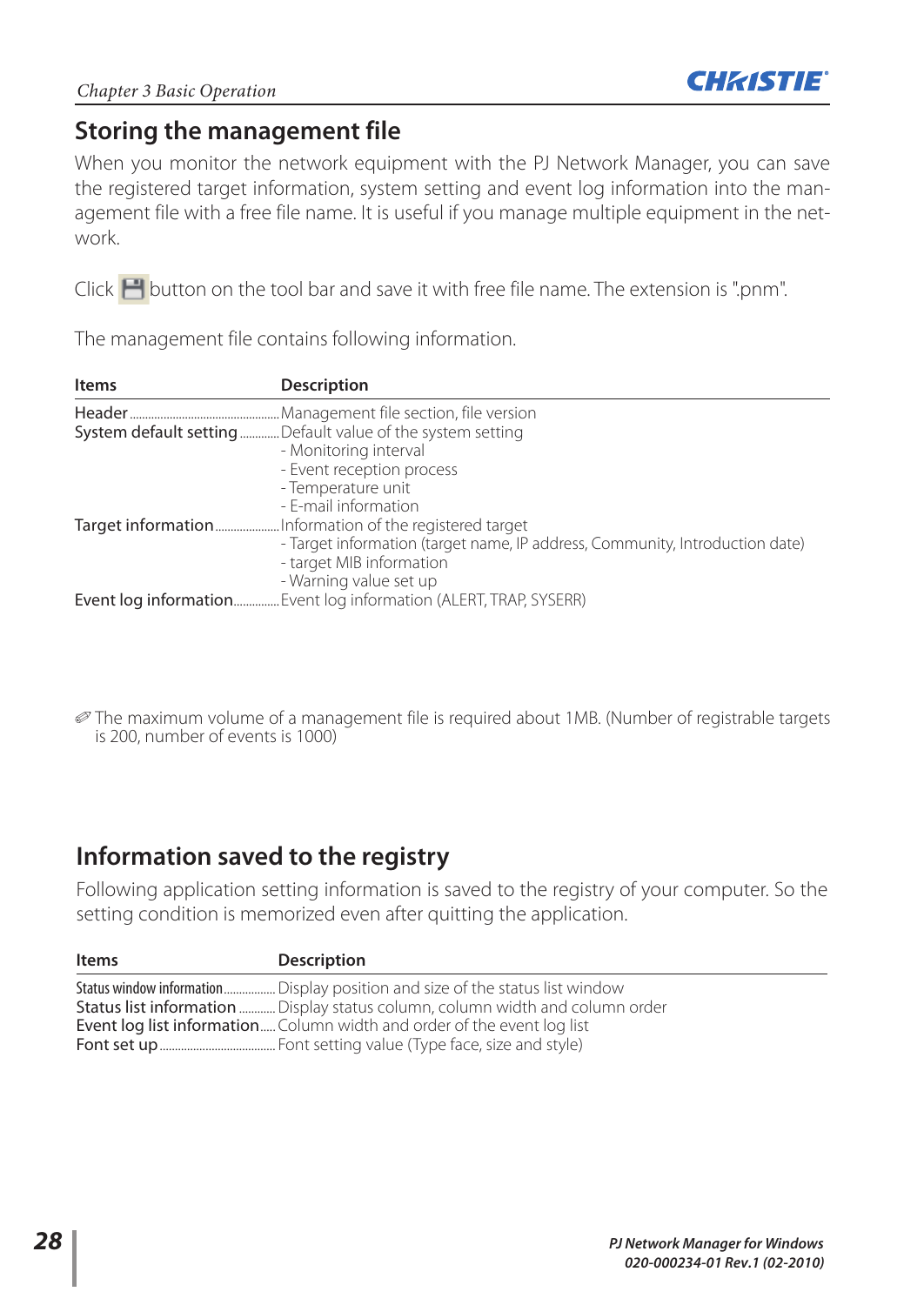

## **Registering the target information from the defined file at once**

The PJ Network Manager provides a function to import the target information from the defined file at once. Prepare the defined file (CSV data format) in which the target information is written along the format shown below.

- *1* Select Target batch registration from System menu. The target batch registration window appears.
- 2 Click Reference button and select a defined file to import the target information. The imported target information will be listed on the target batch registration window.

| <b>Target batch registoration</b> |                                |                                                                         |   |                                                                                                       |                                                                    |                                        |
|-----------------------------------|--------------------------------|-------------------------------------------------------------------------|---|-------------------------------------------------------------------------------------------------------|--------------------------------------------------------------------|----------------------------------------|
|                                   | Defined file                   |                                                                         |   | C:\Documents and Settings\staff\My Documents\IFDE\                                                    |                                                                    | Reference                              |
|                                   | Number                         | Name                                                                    |   | IP address                                                                                            | Community                                                          | Result                                 |
|                                   | 1<br>$\frac{2}{3}$<br>4<br>567 | Proj_01<br>Proj_02<br>Proj_03<br>Proj 04<br>Proj 05<br>PDP 01<br>FPD 10 |   | 192.168.0.1<br>192.168.0.2<br>192.168.0.3<br>192.168.0.6<br>192.168.0.7<br>192.168.0.8<br>192.168.0.9 | public<br>public<br>public<br>public<br>public<br>public<br>public | 0K<br>OΚ<br>OK<br>0K<br>0K<br>OK<br>0K |
|                                   | $\left\langle \right\rangle$   |                                                                         | m |                                                                                                       |                                                                    | $\,>$                                  |
|                                   |                                |                                                                         |   |                                                                                                       | Number of error                                                    | ō                                      |
|                                   | 0K<br>Cancel                   |                                                                         |   |                                                                                                       |                                                                    |                                        |

\* If there is an error in the imported defined file, the error information will be indicated on the Result column. Retry importing after correcting the defined file.

*3* Click OK button to execute the registration.

Target batch registration is not available during Target monitoring.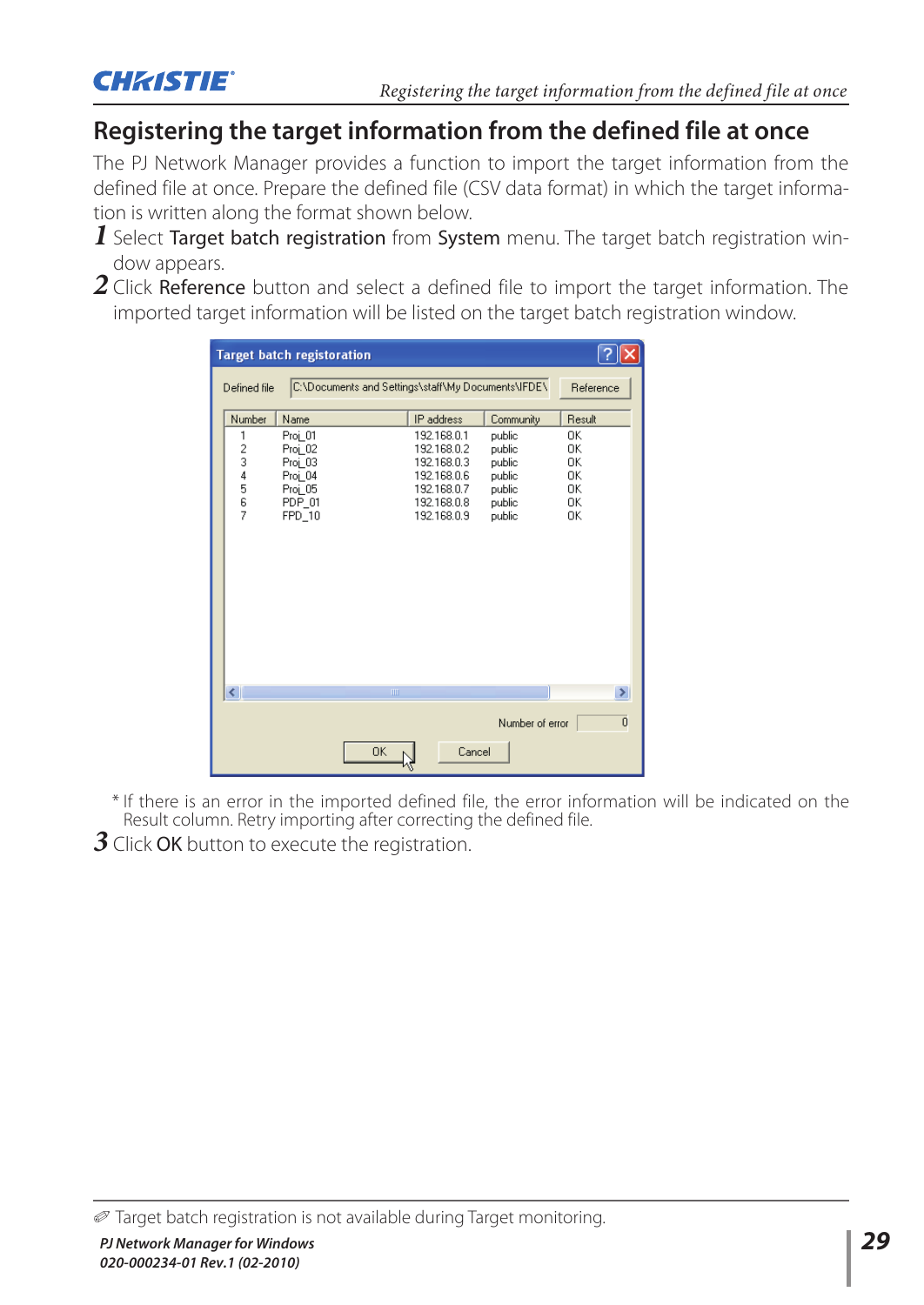

## **Format of the defined file**

The defined file is a CSV data file created by the spreadsheet application and is defined as follows;

#### **Column Description (example)**

Target name.......... Name of target equipment (Proj\_01, Proj\_03, PDP\_01, etc.) IP address ............... IP address (192.168.0.1, etc.) Community ........... Name of SNMP community. Default value of our network products is "public"

## **Example of the defined file**

The table below shows the example of the defined file provided with the target information. Save this file as the CSV file.

| Target name | IP address  | Community |
|-------------|-------------|-----------|
|             |             |           |
| Proj_01     | 192.168.0.1 | public    |
| Proj_02     | 192.168.0.2 | public    |
| Proj_03     | 192.168.0.3 | public    |
| Proj_04     | 192.168.0.6 | public    |
| Proj_05     | 192.168.0.7 | public    |
| PDP 01      | 192.168.0.8 | public    |
| FPD 10      | 192.168.0.9 | public    |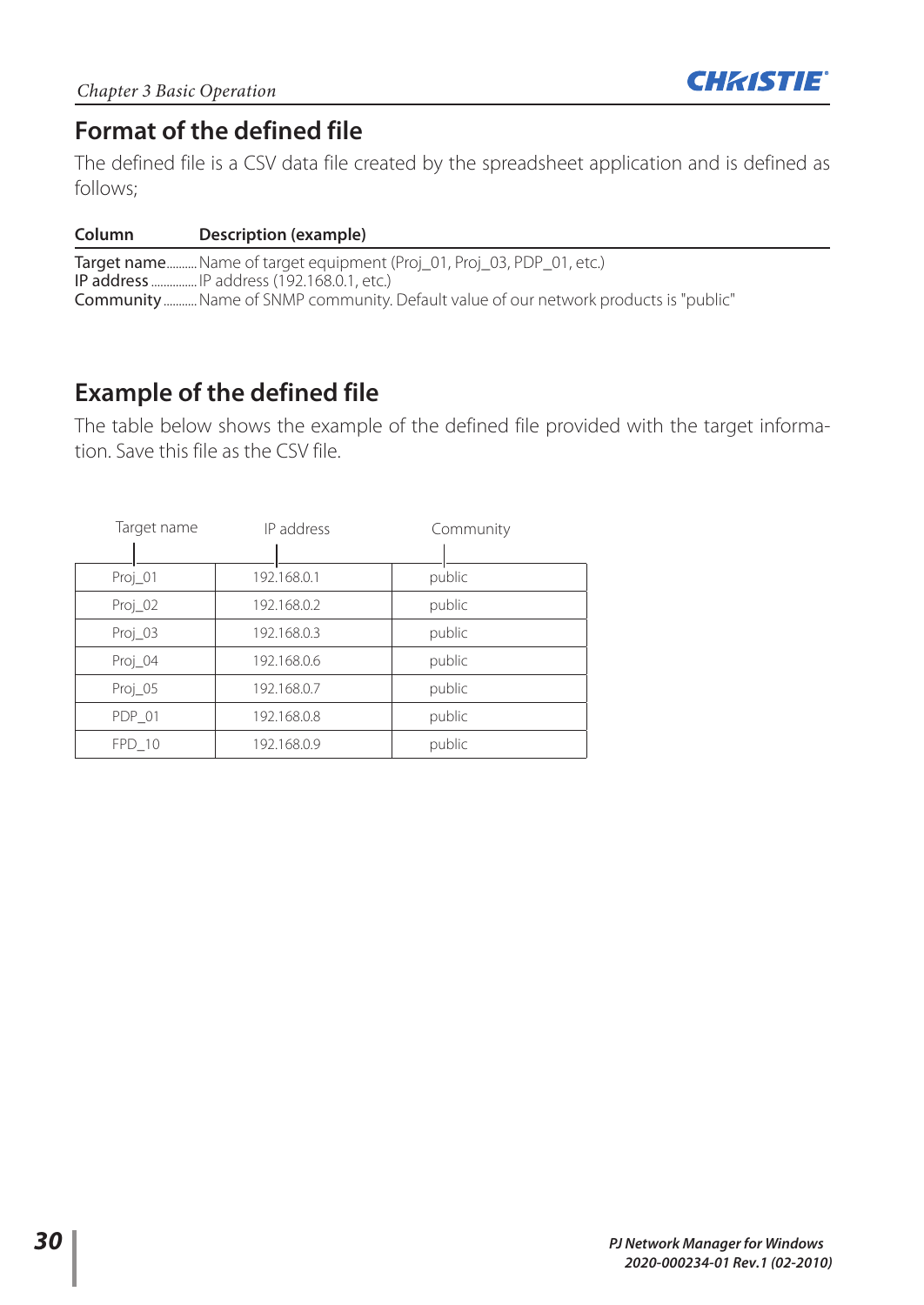

## **Login to the target equipment**

After double clicking the target name on the status list, the computer launches web browser and displays the login window of the target equipment.

You can control and set up the projector remotely by using the web browser. For the further information of instruction, see the separated network owner's manual.